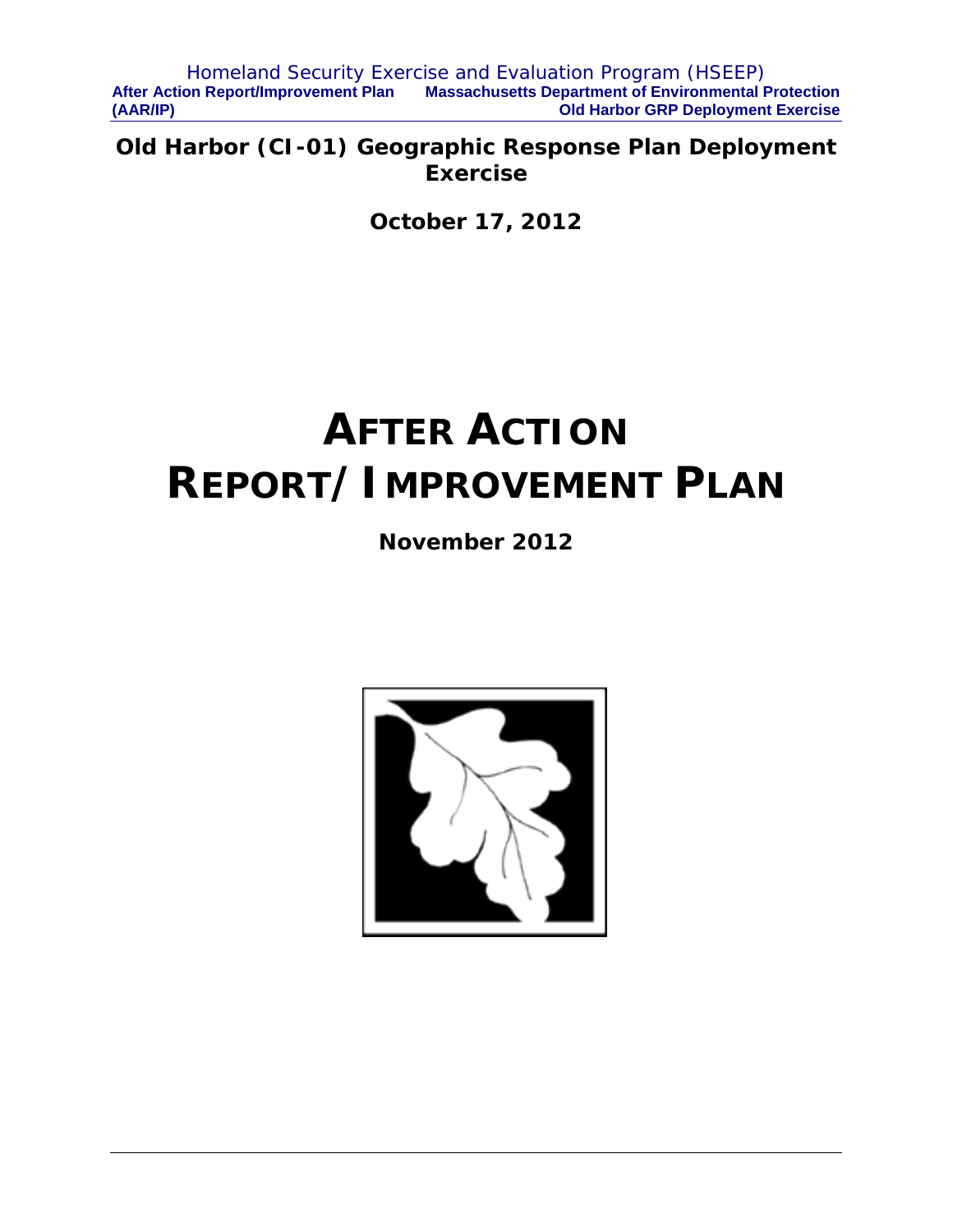This page is intentionally blank.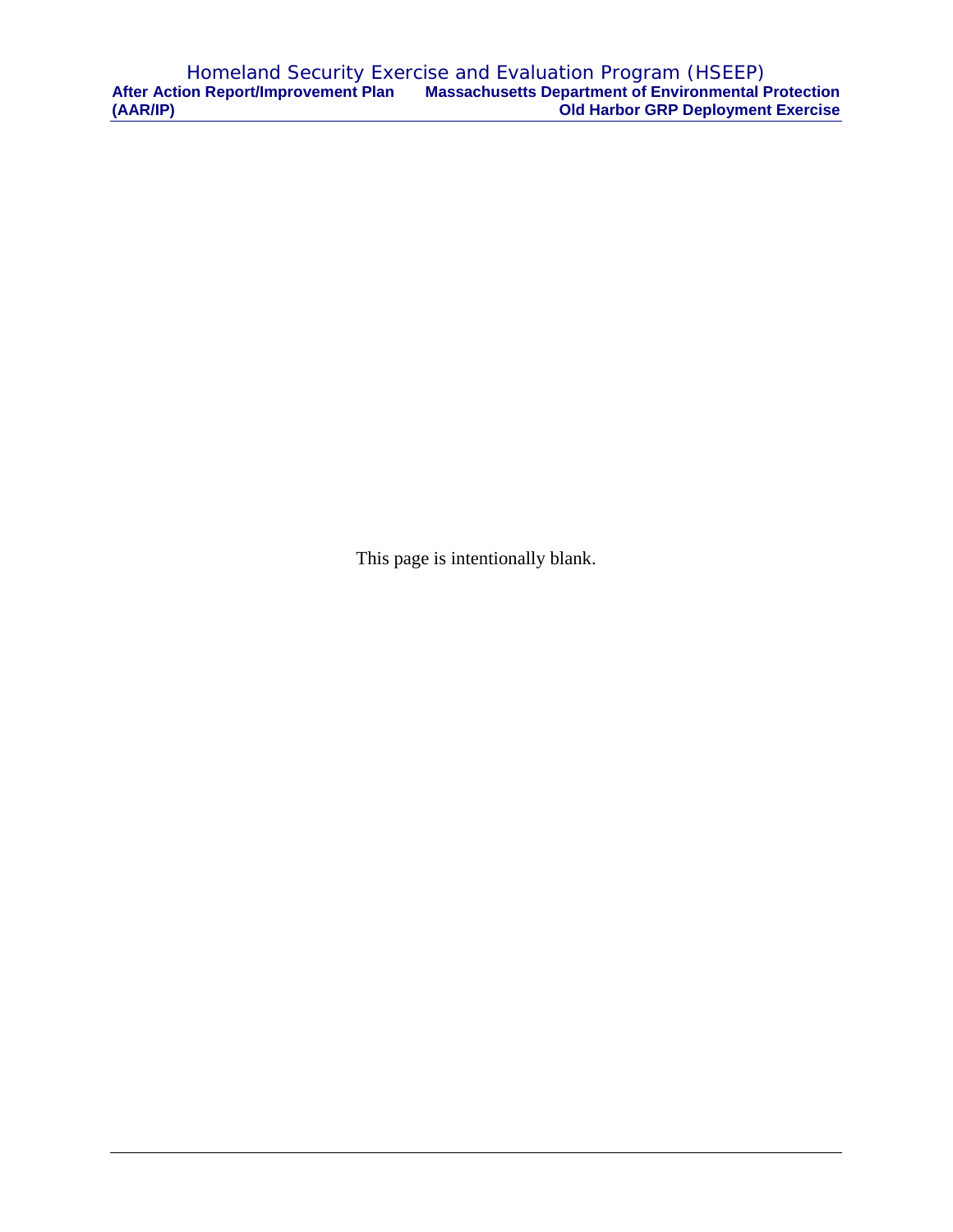### HANDLING INSTRUCTIONS

- 1. The title of this document is the Massachusetts Department of Environmental Protection Old Harbor Oil Spill Boom Deployment Exercise
- 2. The information gathered in this AAR/IP is unclassified
- 3. Points of Contact:

Rich Packard Program Manager MassDEP Oil Spill Prevention and Response Program 20 Riverside Drive State POC: Lakeville, MA 02347 508.946.2856 (office) [Richard.Packard@state.ma.us](mailto:Richard.Packard@state.ma.us)

LT Brock Nelson USCG Sector Southeastern New England 20 Risho Ave. East Providence, RI 02914 401.435.2348 (office) [Federal POC:] [Brock.E.Nelson@uscg.mil](mailto:Brock.E.Nelson@uscg.mil)

Mike Popovich, Project Manager Jooyi Ryan, Project Manager Nuka Research and Planning Group 10 Samoset Street Plymouth, MA 02360 508.746.1047 (office) Exercise Facilitators: [popovich@nukaresearch.com](mailto:popovich@nukaresearch.com) jooyi@nukaresearch.com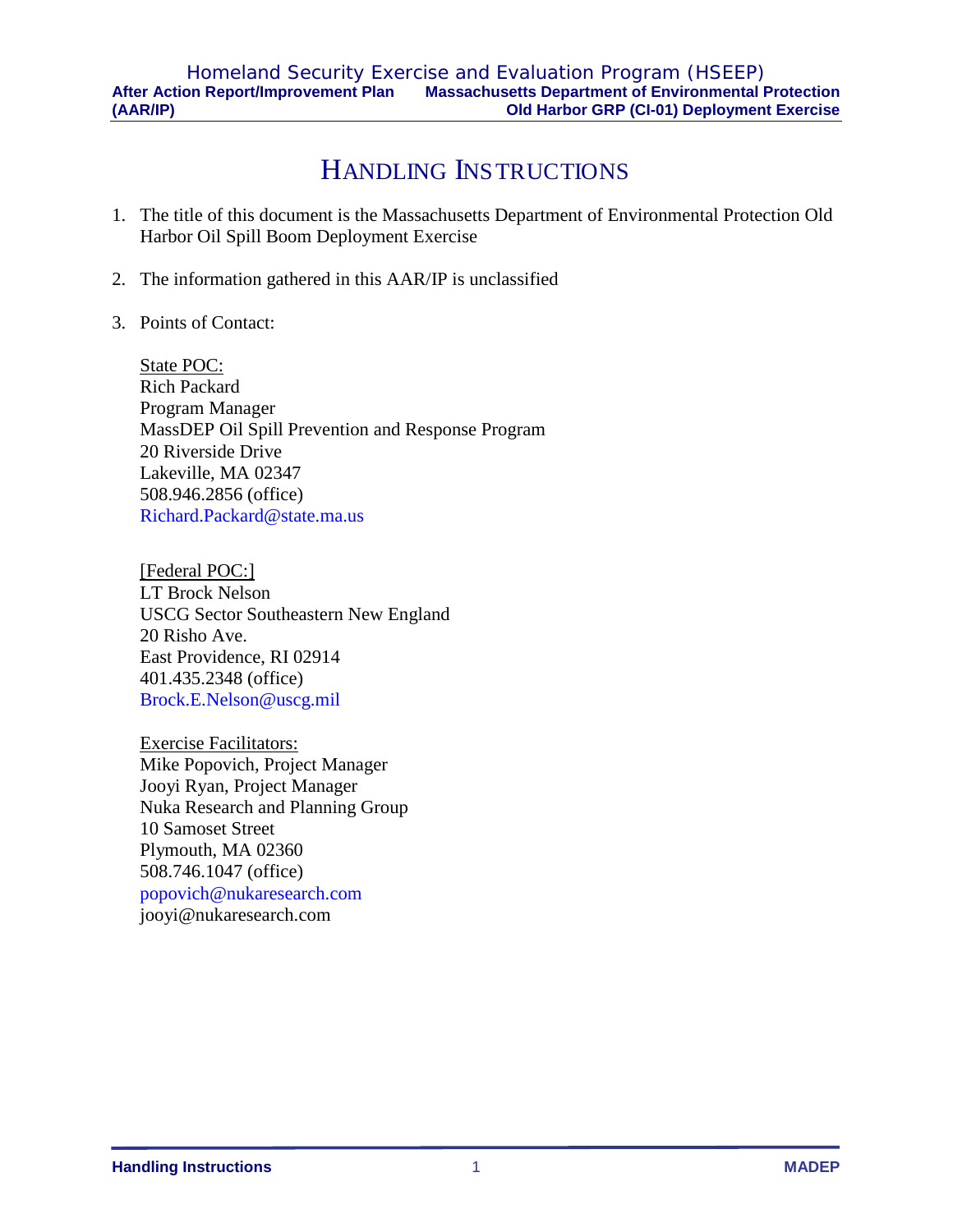This page is intentionally blank.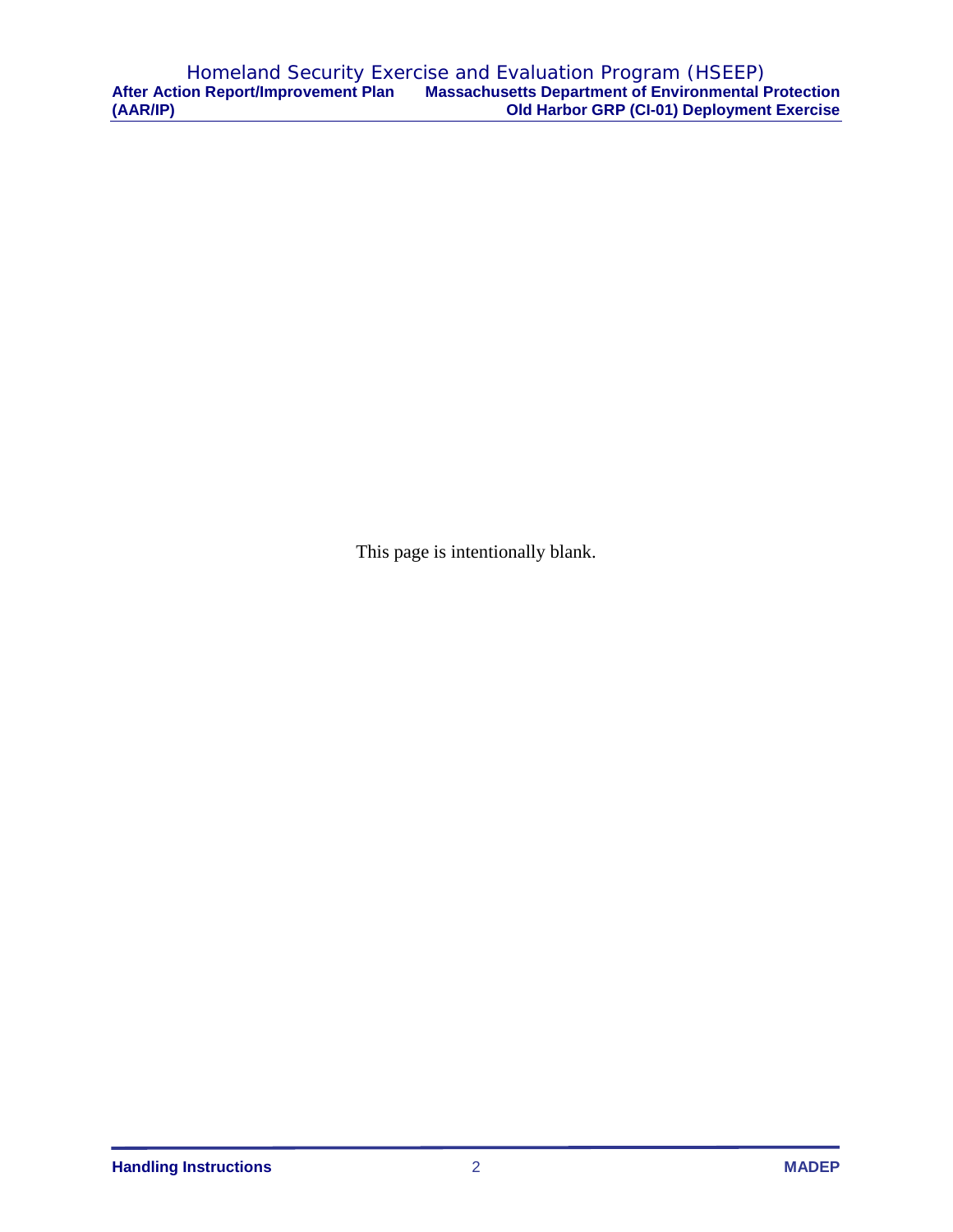### **CONTENTS**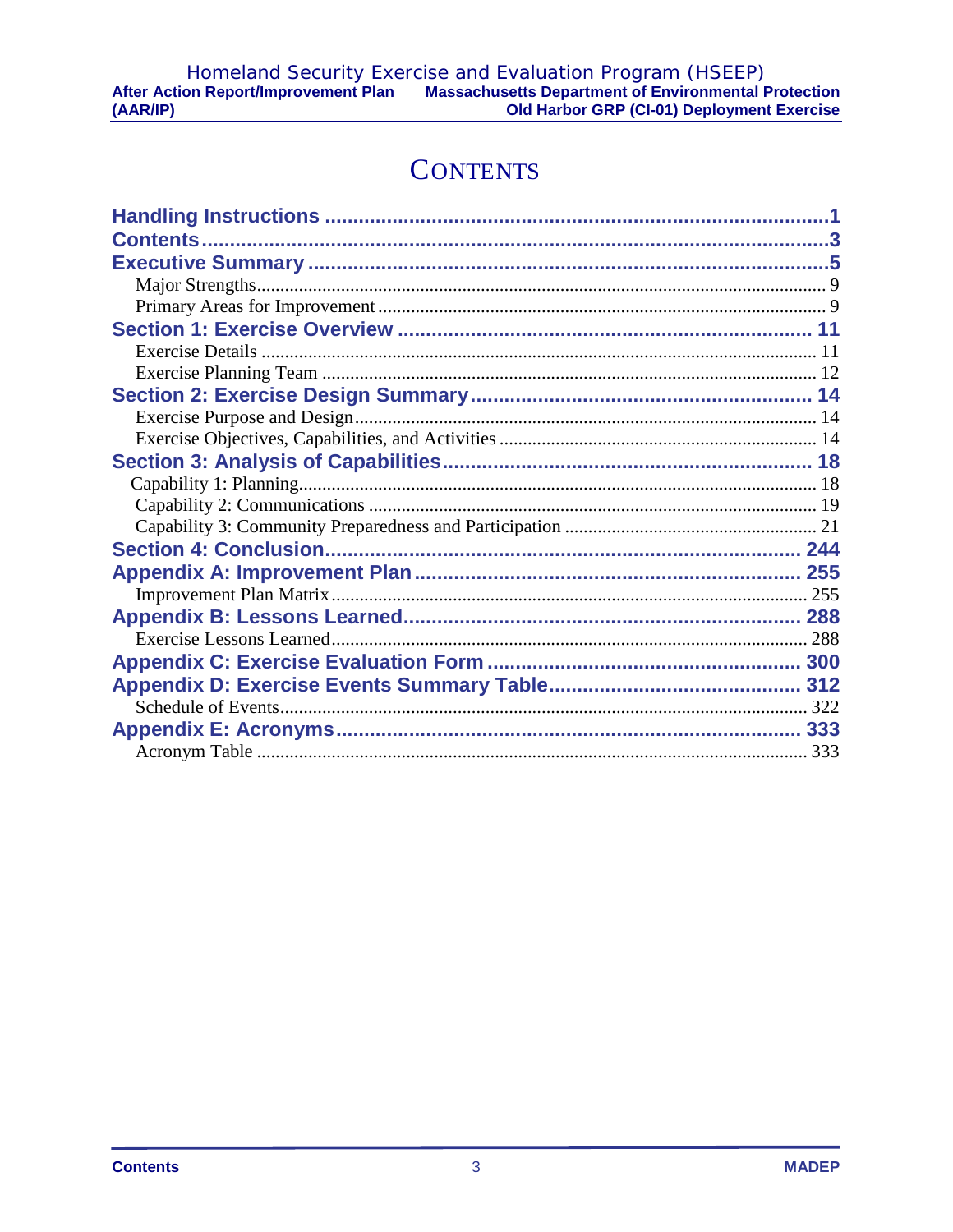This page is intentionally blank.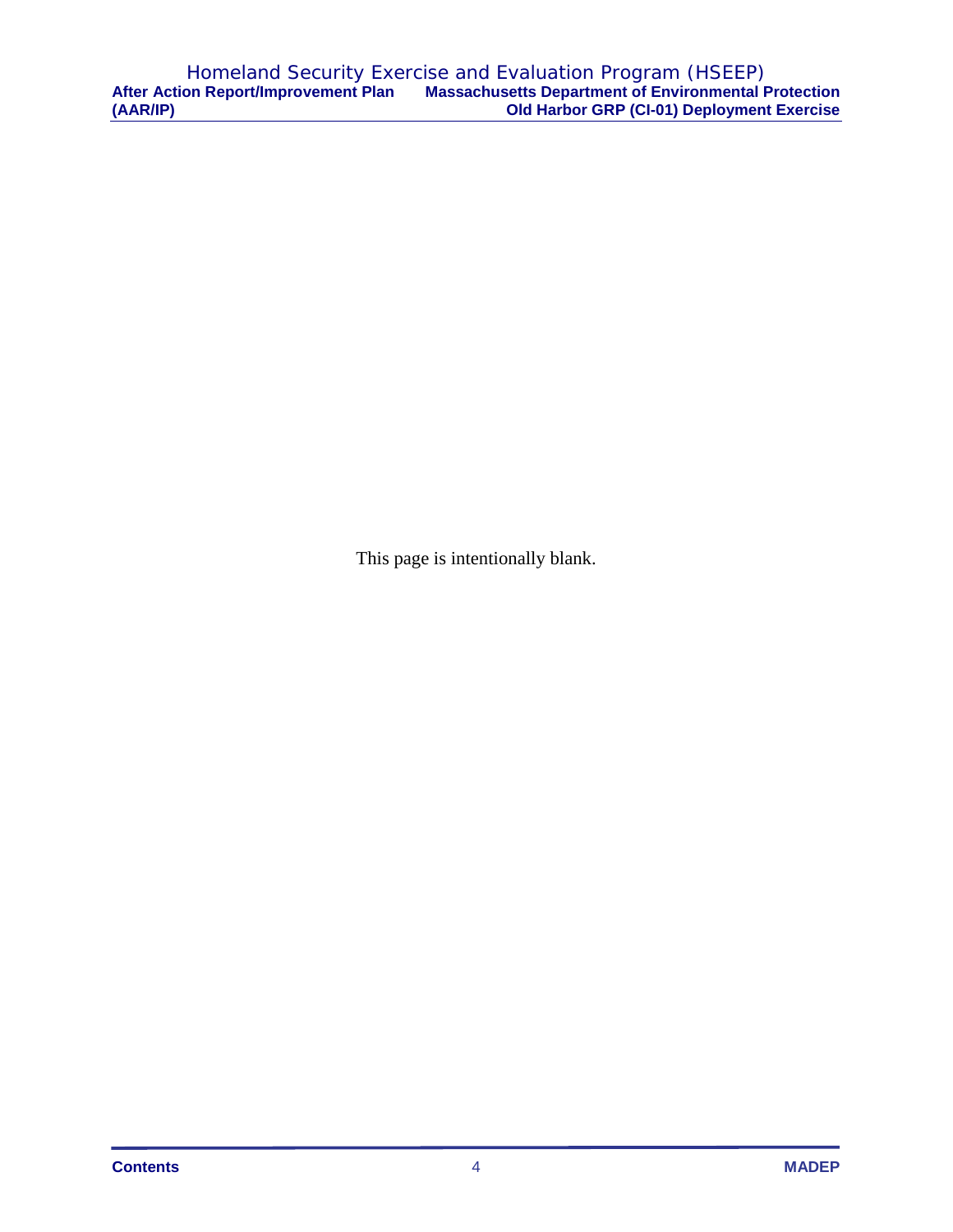### EXECUTIVE SUMMARY

The Massachusetts Department of Environmental Protection Old Harbor Geographic Response Plan (GRP) Deployment Exercise occurred on October 17, 2012. The goal was to deploy a diversion booming array, utilizing as many responders as possible from two towns on the Cape and Islands (Sandwich, Bourne) to exercise the existing Cape and Islands Geographic Response Plan CI-01 developed for Old Harbor (See Figure 1) and provide hands-on experience for oil spill first responders.





The Massachusetts Department of Environmental Protection (MassDEP) GRP Program exercise at Old Harbor was developed to exercise local area first responder's Inter-Agency Planning and Coordination, Resource Coordination, and Local Oil Spill Preparedness capabilities. The exercise planning team was composed of several agencies, including the Sandwich Fire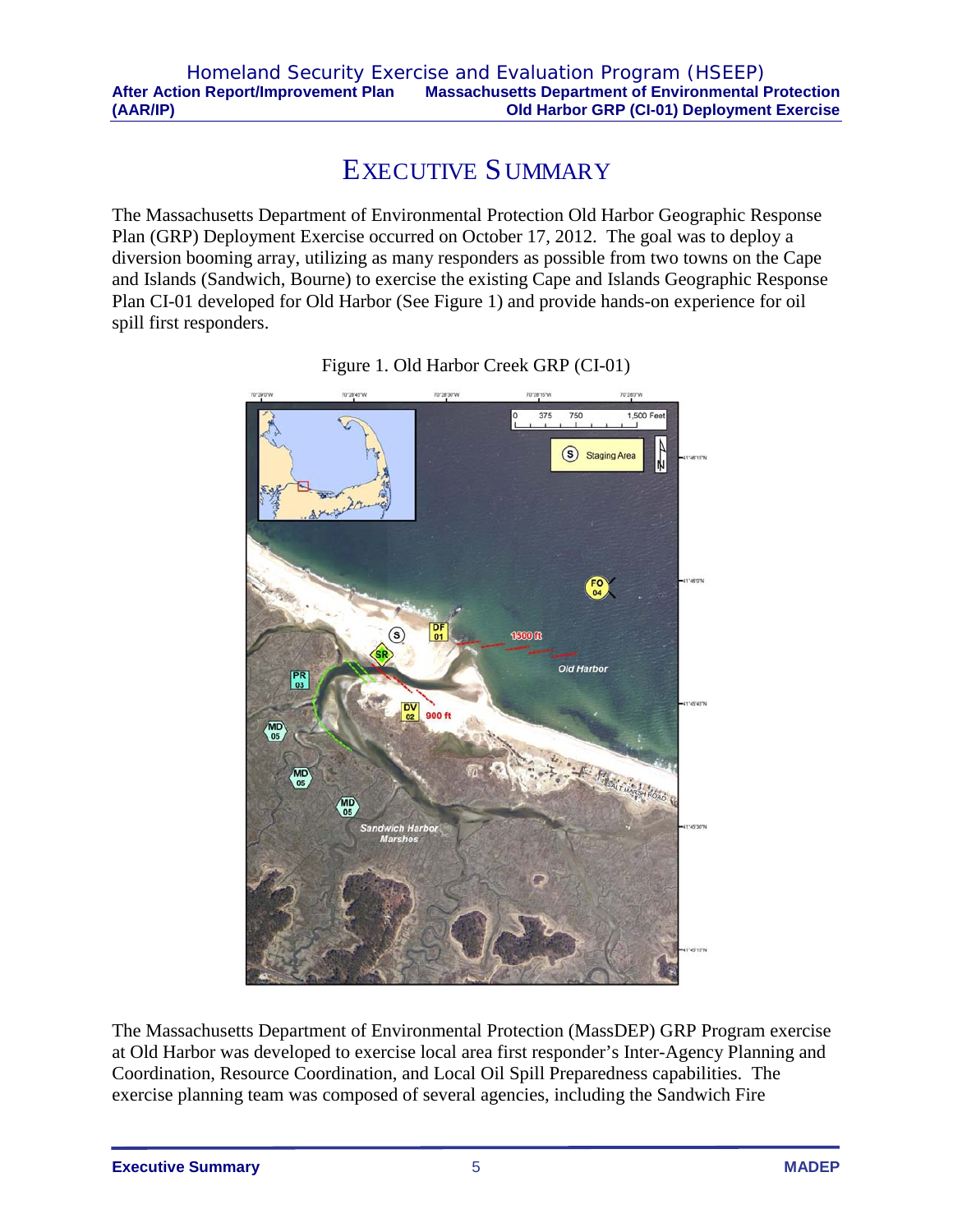#### Homeland Security Exercise and Evaluation Program (HSEEP) **After Action Report/Improvement Plan Massachusetts Department of Environmental Protection (AAR/IP) Old Harbor GRP (CI-01) Deployment Exercise**

Department, the Sandwich Harbormaster Department, the Sandwich Department of Natural Resources, the Bourne Fire Department, the Bourne Department of Natural Resources, Barnstable County Department of Health and Environment, Massachusetts Department of Environmental Protection, and Nuka Research and Planning Group (See Figure 2).

In preparation for this exercise, Initial, Mid-Term, and Final Planning Conferences were held.

The Initial Planning Conference (IPC) was held on April 17, 2012 at the Sagamore Fire Station in Sagamore, MA. A Mid-Term Planning Conference (MPC) was held on August 16, 2012 at the Sagamore Fire Station in Sagamore, MA and the Final Planning Conference (FPC) was held on October 11, 2012 via teleconference.

During the course of the IPC the exercise planning team discussed and determined:

- Exercise scope
- Exercise objectives
- Design requirements and conditions including:
	- o Timing of the exercise in relation to tidal schedule
	- o Potential use of an oil surrogate to simulate spilled oil and determine efficacy of the booming strategy

During the MPC, the exercise planning team further refined the exercise tasks and objectives and determined:

- Exercise scenario and schedule
- Manpower and vessel needs
- Logistical issues including identification of staging and field locations.
- Administrative and documentation requirements and assignments.

During the FPC, a comprehensive review of all exercise objectives was conducted as well as detailed, final discussions to review logistics and resolve all open issues.

Based on the exercise planning team's deliberations, the following objectives were developed for the Old Harbor site:

- Objective 1: Foster Inter-Agency Planning and Coordination by providing the opportunity for local responders to work with Federal (USCG) and State (MADEP) responders to plan for and deploy a GRP protective booming tactic during a simulated incident (Figure 2).
- Objective 2: Promote Resource Coordination among local responders by coordinating use of assets from both towns and the Barnstable County Department of Health and Environment. (See Table 1 and Figures 3 and 4).
- Objective 3: Improve local Oil Spill Preparedness by deploying equipment from the trailer, providing participants hands-on experience mobilizing and demobilizing boom in the field, and providing an opportunity to evaluate the effectiveness of the booming tactic and identify any modifications necessary (See Figures 5 - 8).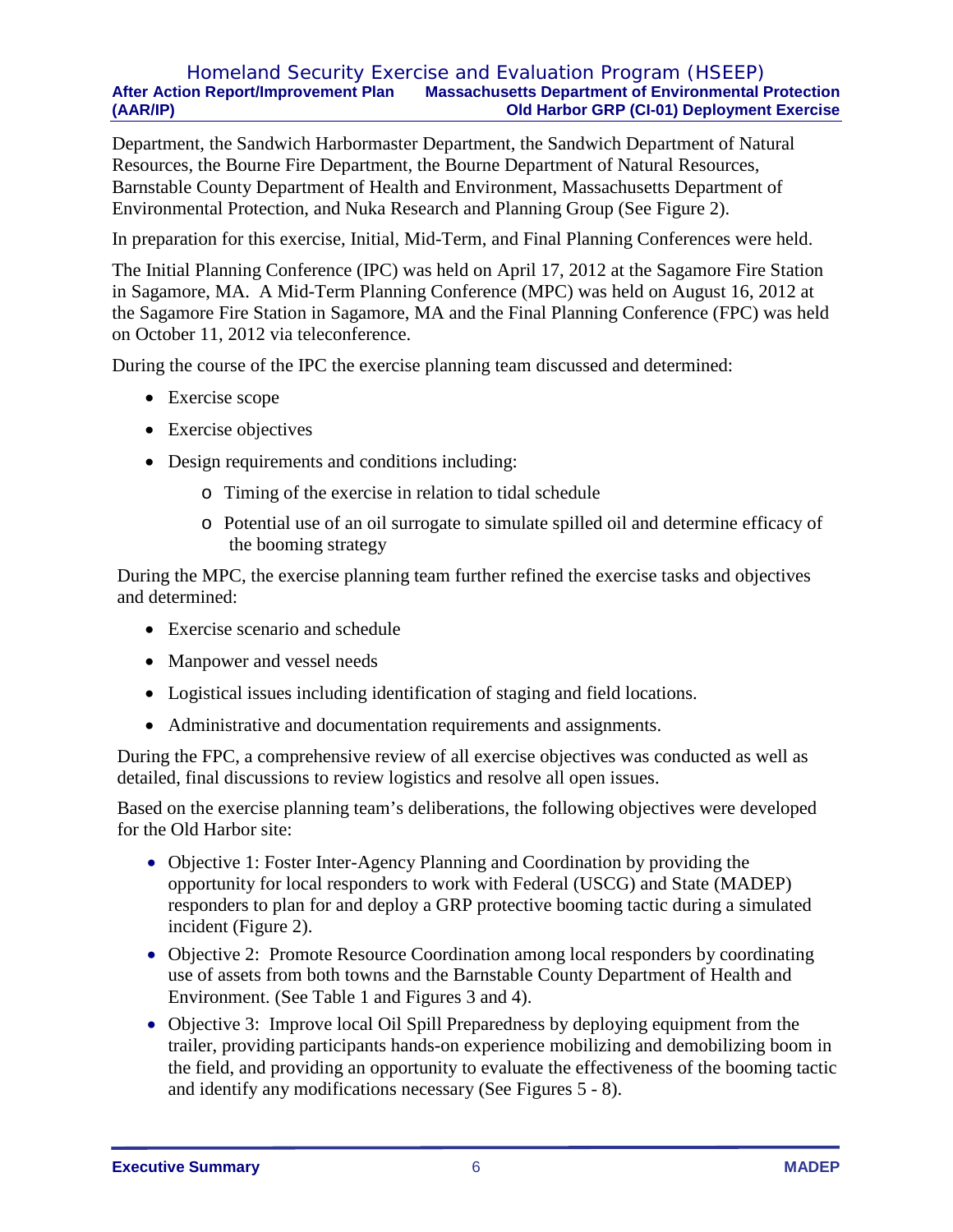#### Homeland Security Exercise and Evaluation Program (HSEEP) **After Action Report/Improvement Plan Massachusetts Department of Environmental Protection (AAR/IP) Old Harbor GRP (CI-01) Deployment Exercise**

| Sandwich                     | <b>Bourne</b>             | Barnstable<br>County         | <b>MADEP</b>                         |
|------------------------------|---------------------------|------------------------------|--------------------------------------|
| Spill Response<br>Trailer    | FD Vessel $(14')$         | Mobile<br>Command<br>Vehicle | Spill Response<br><b>Trailers</b>    |
| FD Vessel $(13')$            | <b>DNR Vessel</b><br>(17) | <b>Portable Radios</b>       | Exercise<br>facilitators             |
| <b>DNR Vessel</b><br>(20)    |                           |                              | Spill response<br>contractor/trainer |
| Engine Truck<br>(rinse boom) |                           |                              |                                      |

|  |  | Table 1: Assets Supplied for Exercise by Town/Agency |  |  |
|--|--|------------------------------------------------------|--|--|
|  |  |                                                      |  |  |

The exercise objectives focused on inter-agency coordination and resource coordination for the purpose of improving initial response capacity to oil spills in the towns of Sandwich and Bourne.



Figure 2. Participants Gathered During Training and Initial Operations Briefing

Photo Courtesy of Nuka Research and Planning Group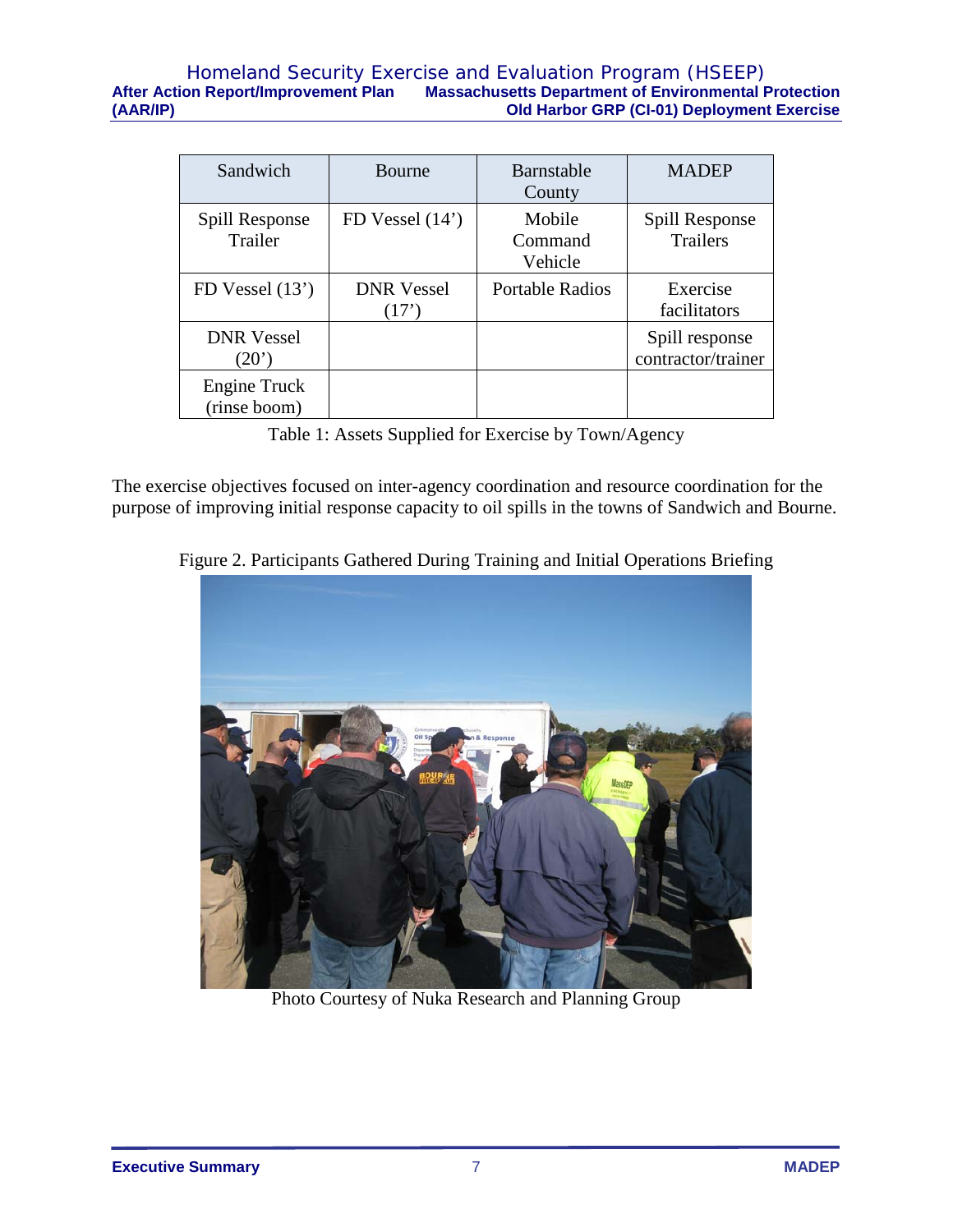Homeland Security Exercise and Evaluation Program (HSEEP)<br>After Action Report/Improvement Plan Massachusetts Department of Environmental F **After Action Report/Improvement Plan Massachusetts Department of Environmental Protection (AAR/IP) Old Harbor GRP (CI-01) Deployment Exercise**



Figure 3. Sandwich Oil Spill Response Trailer

Photo Courtesy of Nuka Research and Planning Group Figure 4. Barnstable County Mobile Command Vehicle



Photo Courtesy of Nuka Research and Planning Group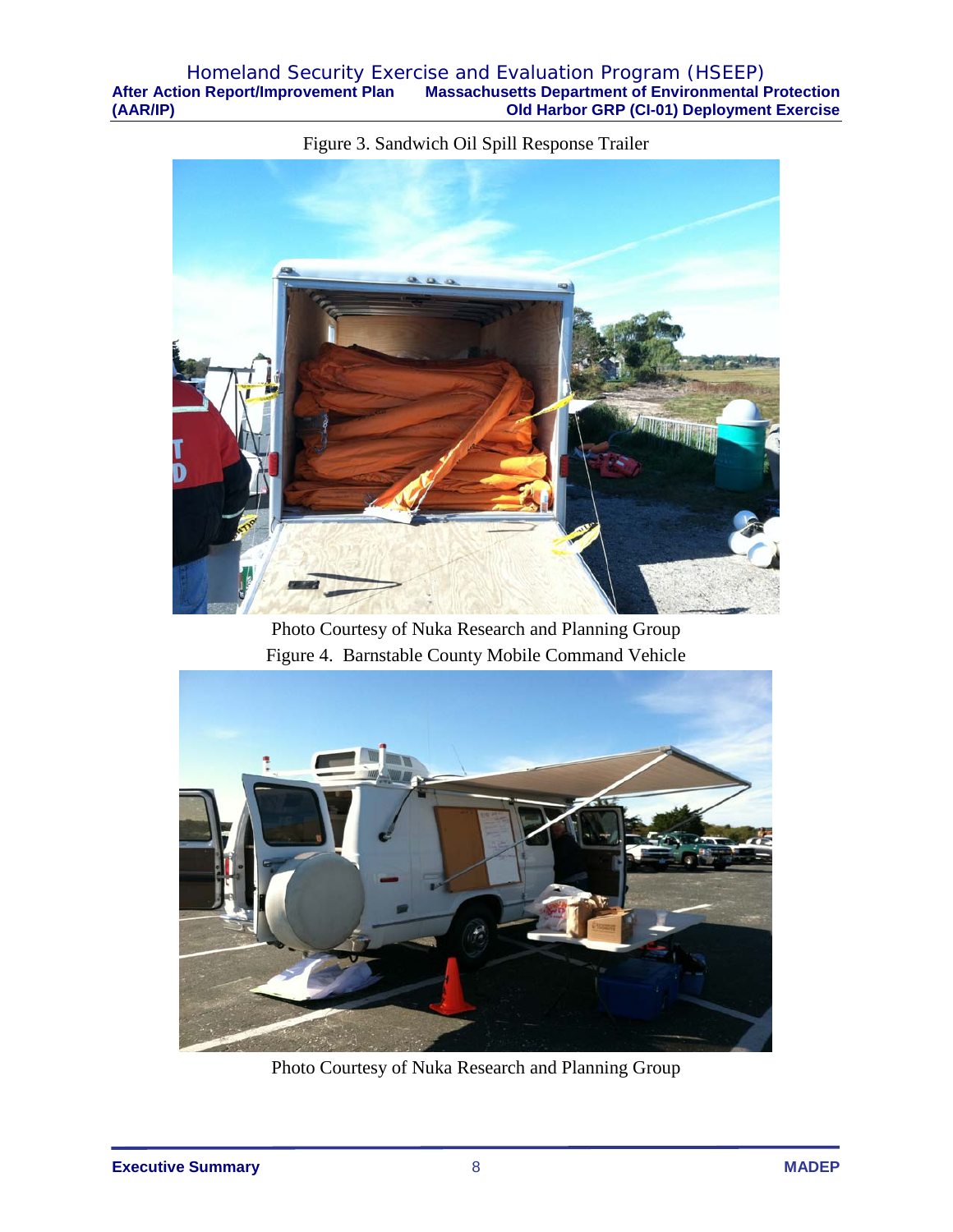Homeland Security Exercise and Evaluation Program (HSEEP) **After Action Report/Improvement Plan Massachusetts Department of Environmental Protection (AAR/IP) Old Harbor GRP (CI-01) Deployment Exercise**



Figure 5. Staging Area/Boat Ramp

Photo Courtesy of Nuka Research and Planning Group

The purpose of this report is to analyze exercise results, identify strengths to be maintained and built upon, identify potential areas for further improvement, and support development of corrective actions.

### **Major Strengths**

The major strengths identified during this exercise are as follows:

- Local agencies worked together to achieve objectives.
- Local responders demonstrated ability to adapt and modify IAP as necessary to safely meet objectives.
- Assets from both communities and from Barnstable County were integrated effectively to support the exercise objectives.
- Clear, concise, and effective communications.

### **Primary Areas for Improvement**

The primary areas for improvement identified during this exercise, including recommendations, are as follows:

• First responders would benefit from additional opportunities to practice boom deployment in a variety of environmental conditions.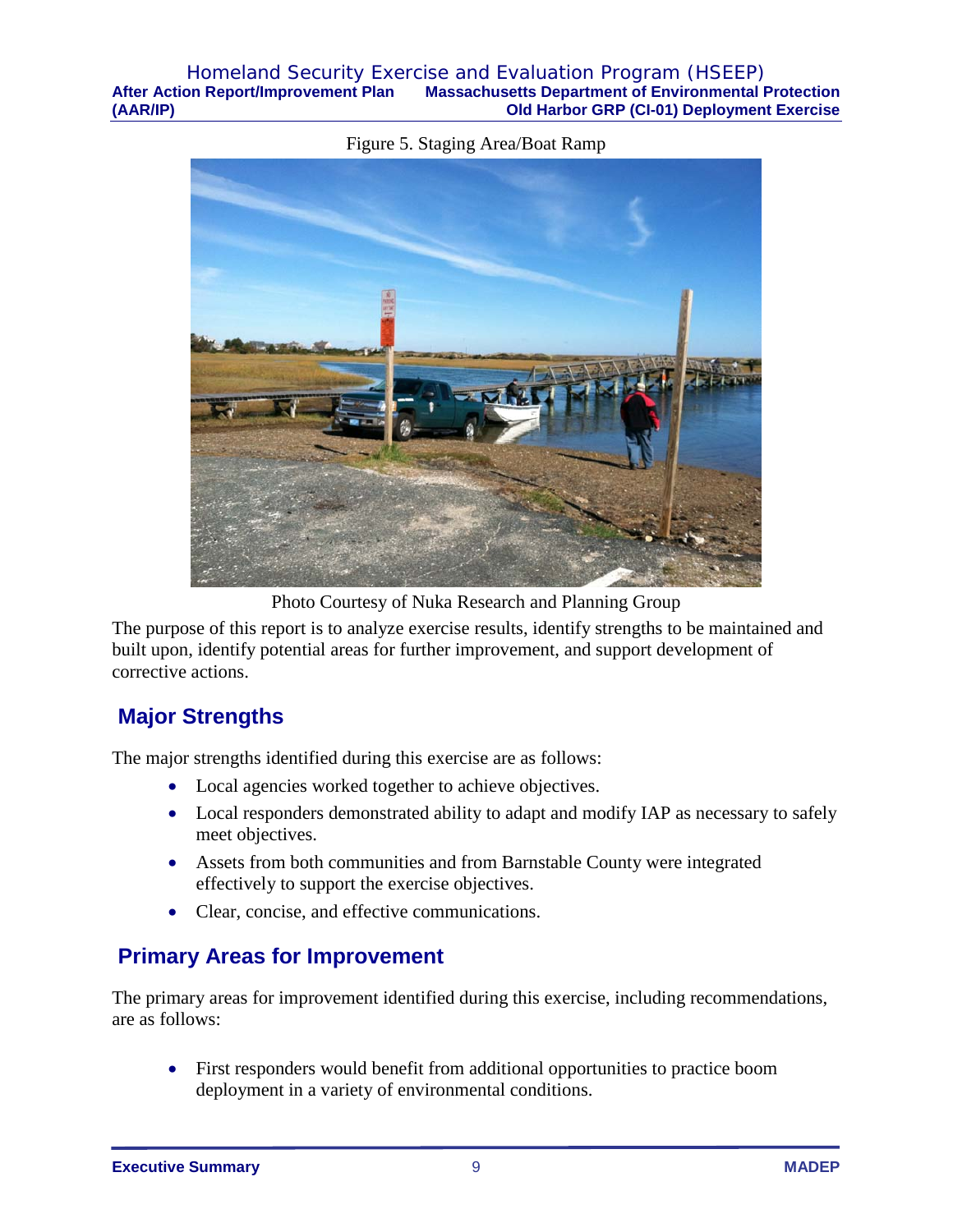- Responders should practice towing boom, especially when maneuvering in channels and congested areas.
- Incident Command should communicate booming tactics and basic operational tasking to first responders prior to boom deployment.
- Neighboring communities would benefit from having a shared Marine VHF operating channel.

Overall, the exercise was successful in providing an opportunity for first responders to deploy boom and strengthen inter-agency participation. Future exercises will be beneficial in strengthening local first responders' skill in deploying oil spill containment boom and will provide additional opportunities for inter-town and state coordination.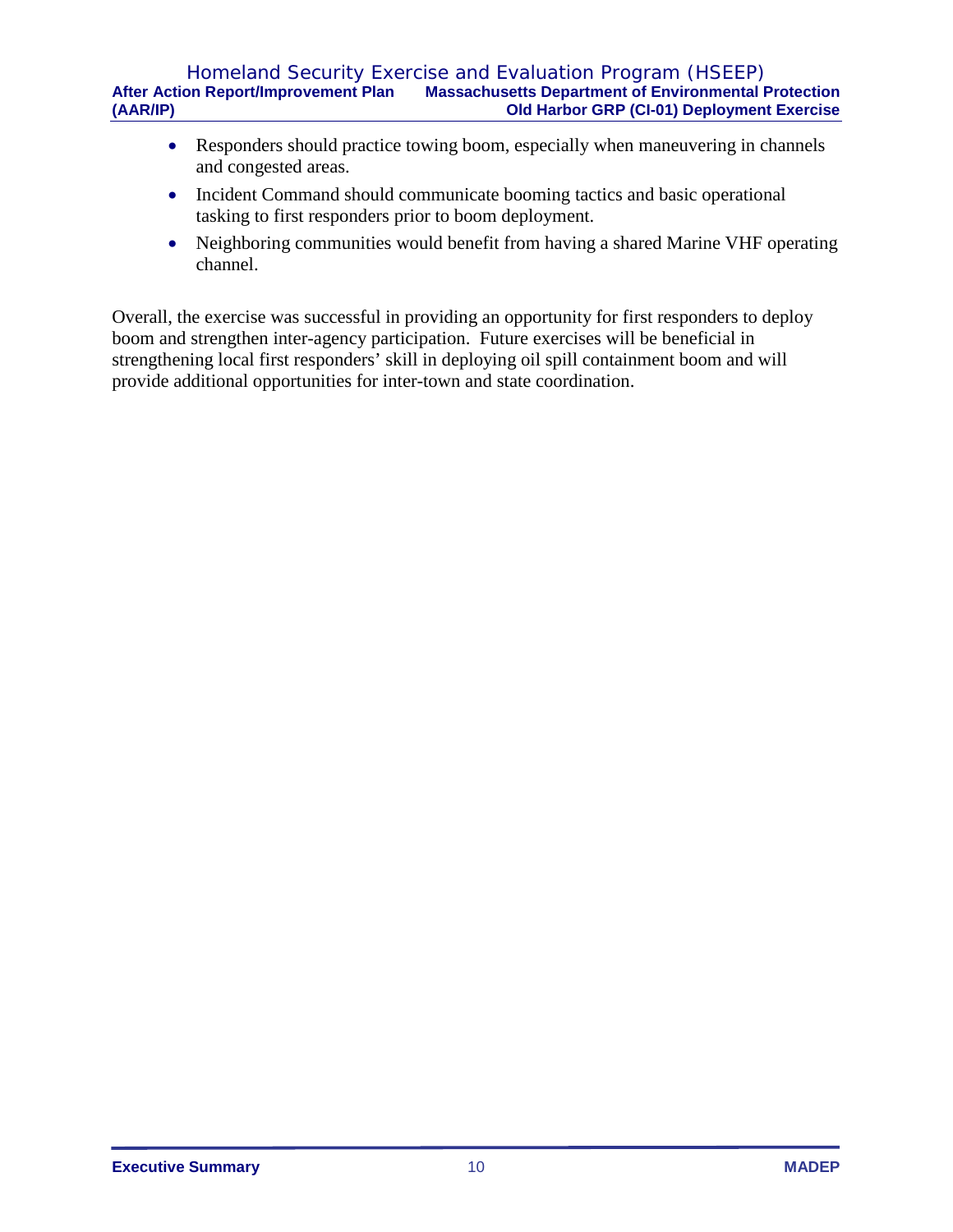### SECTION 1: EXERCISE OVERVIEW

### **Exercise Details**

#### **Exercise Name**

Massachusetts Department of Environmental Protection Old Harbor (CI-01) GRP Deployment Exercise

#### **Type of Exercise**

Functional Exercise

**Exercise Start Date** October 17, 2012

**Exercise End Date**

October 17, 2012

#### **Duration**

5 hours

#### **Location**

The exercise in-briefing took place at the Boardwalk Road parking lot, with the exercise following at the same location and the Old Harbor Creek, in the town of Sandwich, MA.

#### **Sponsor**

The Massachusetts DEP was the sponsor of the exercise, with input from the participating towns, SRPEDD, and the U.S. Coast Guard and facilitation by Nuka Research and Planning Group, LLC (contractor to MassDEP).

#### **Program**

Massachusetts GRP Exercise Program

#### **Mission**

This exercise was designed to provide an opportunity for participants to practice protective booming of a sensitive area in response to a simulated oil spill.

#### **Capabilities**

Planning, Communications, Community Preparedness and Participation

#### **Scenario Type**

The scenario is a simulated oil spill in Old Harbor and the Old Harbor Creek.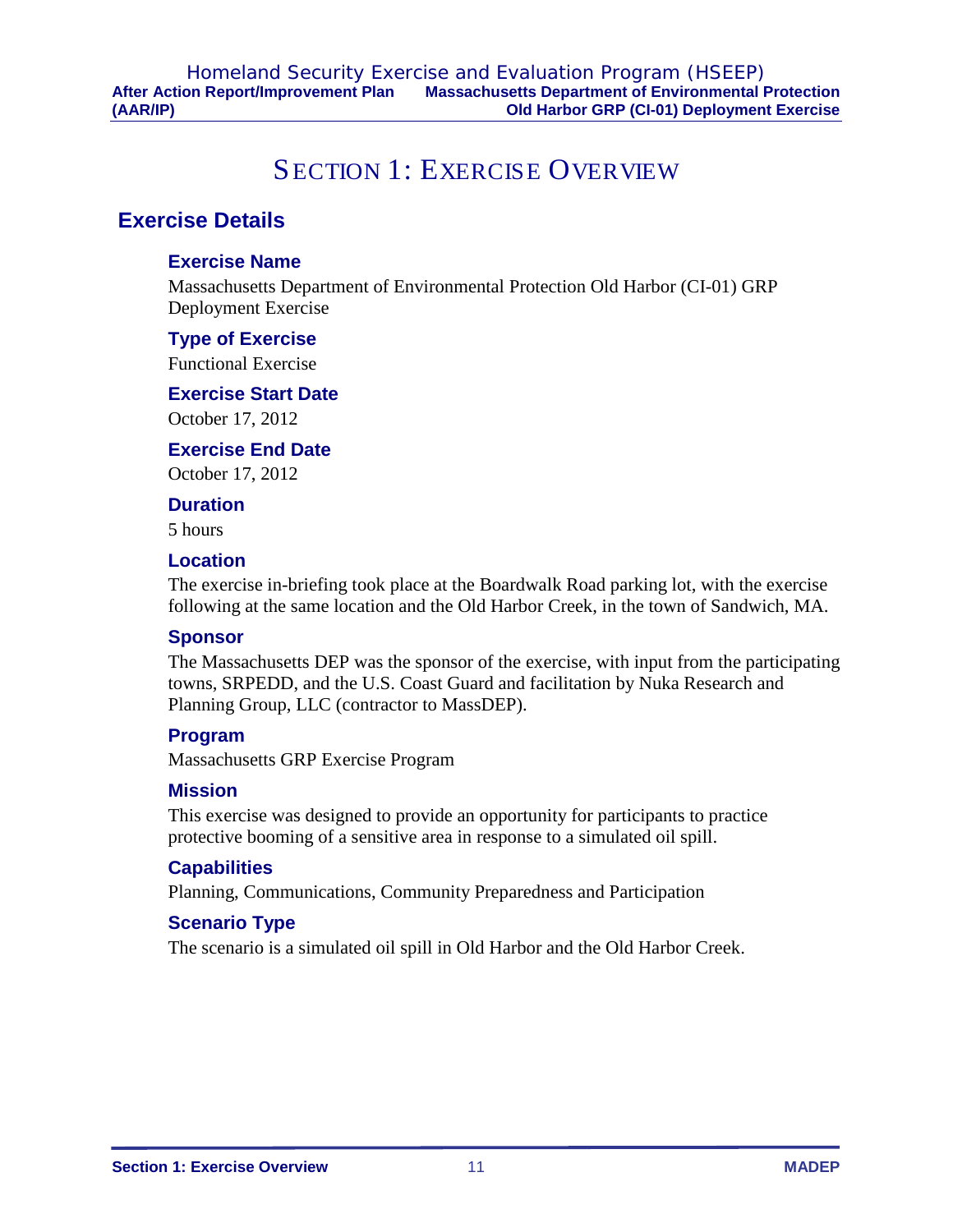### **Exercise Planning Team**

- Rich Packard, facilitator MADEP 508-946-2856 [Richard.Packard@state.ma.us](mailto:Richard.Packard@state.ma.us)
- Mike Popovich, facilitator Nuka Research and Planning Group 508-746-1047 [popovich@nukaresearch.com](mailto:popovich@nukaresearch.com)
- Chief George Russell Sandwich Fire Department 508-888-0525 [grussell@townofsandwich.net](mailto:esmith@gloucester-ma.gov)
- Dave Whearty Sandwich Harbormaster 508-833-0808 [dwhearty@townofsandwich.net](mailto:wmchugh@salempd.net)

### **Participating Organizations**

Participating organizations included:

- Sandwich Harbormaster Department
- Sandwich Fire Department
- Sandwich Department of Natural Resources
- Bourne Fire Department
- Bourne Department of Natural **Resources**
- Barnstable County Department of Health and Environment
- Massachusetts Department of Environmental Protection
- Moran Environmental Recovery
- Southeastern Regional Planning &
- Mark Galkowski Sandwich Department of Natural **Resources** 508-833-8054 [mgalkowski@townofsandwich.net](mailto:dlevasseur@salem.com)
- Chief Martin Greene Bourne Fire Department 508-759-4412 [mgreene@townofbourne.com](mailto:mgreene@townofbourne.com)
- Tim Mullen Bourne Department of Natural **Resources** 508-759-0621 [tmullen@townofbourne.com](mailto:harbormaster@town.rockport.ma.us)

Economic Development District

- Nuka Research and Planning Group, LLC
- United States Coast Guard Sector Southeastern New England
- United States Coast Guard First **District**
- The Association to Preserve Cape Cod
- Massachusetts Audubon Society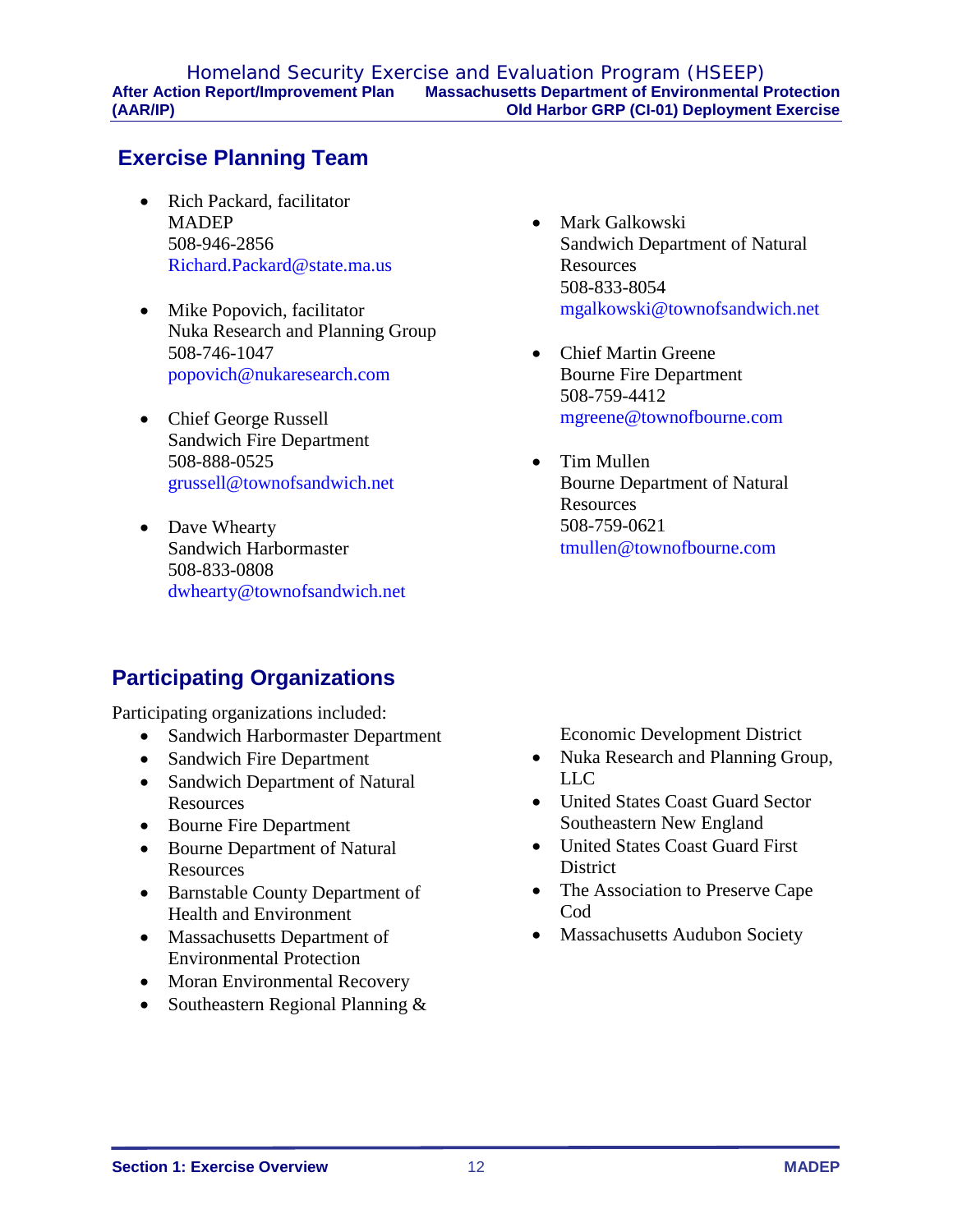#### **Number of Participants**

- Players: 29
- Controllers: 1
- Facilitators: 3
- Observer/Evaluators: 6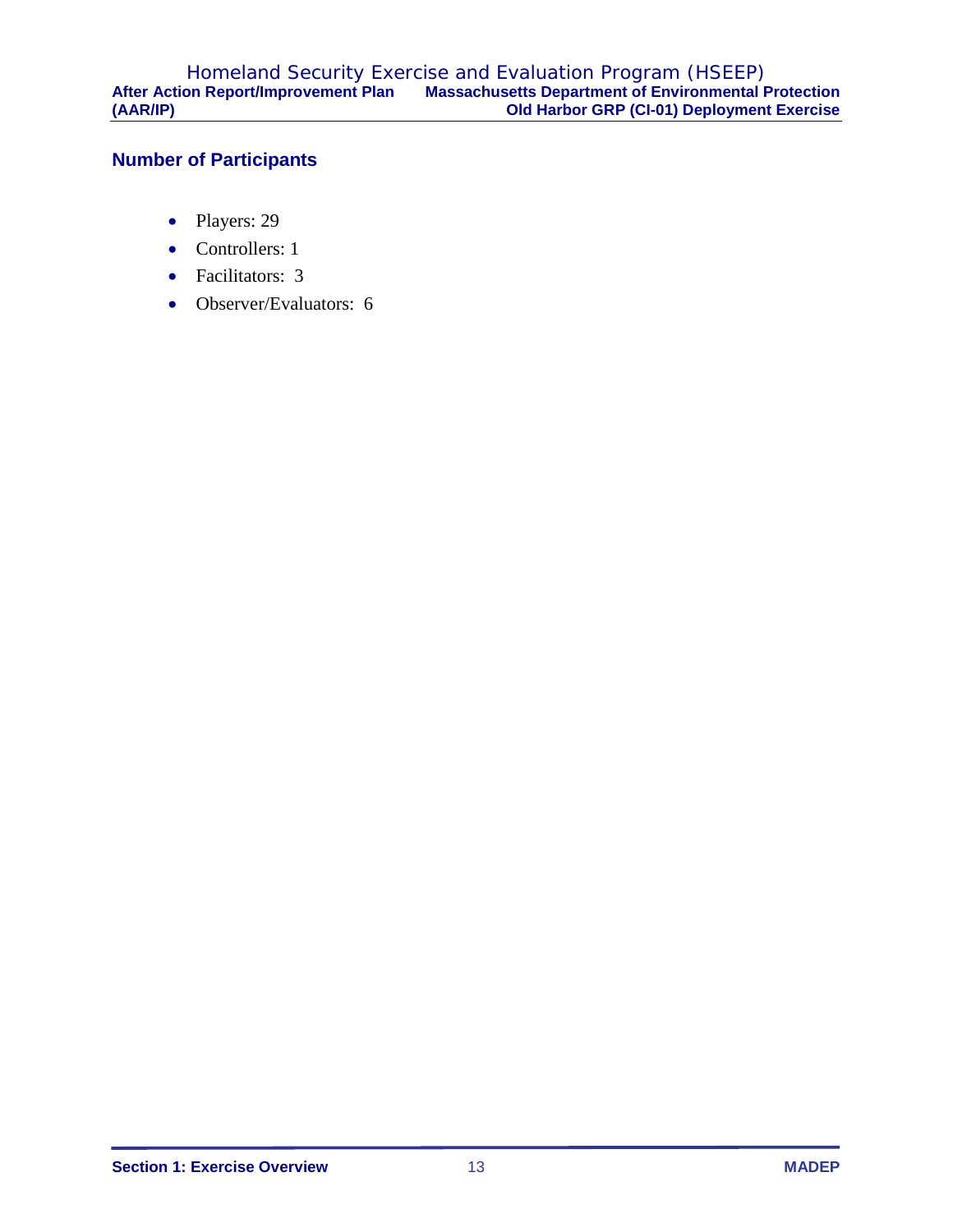### SECTION 2: EXERCISE DESIGN SUMMARY

### **Exercise Purpose and Design**

Geographic Response Plans (GRP) are tactical oil spill response plans tailored to protect a specific sensitive area from impacts following a spill. GRPs are developed by collaborative work groups that include local, state, and federal agencies, natural resource organizations, spill response organizations, and the oil industry. GRPs are incorporated into the state/federal Area Contingency Plans for oil spill and hazardous materials response. The Area Contingency Plan implements the National Contingency Plan and aligns with the National Response Framework. Once the GRPs have been published in the Area Plan, the next step in the planning and preparedness process involves exercising the GRPs to (1) field verify the resources and tactics identified in the GRP and (2) provide an opportunity for local responders to practice deploying spill response equipment utilizing an ICS framework.

The MassDEP GRP Exercise Program is currently in the fourth year of field exercises involving local fire, harbor, police, shellfish, and emergency management personnel along with state and federal agencies (Mass Division of Marine Fisheries, U.S. Coast Guard, Mass Environmental Police, National Oceanic and Atmospheric Administration). The exercise design, facilitation, planning, and reporting are funded by MassDEP. Participating towns may receive grant funding to cover overtime and backfill costs. These exercises are designed to examine the strategies and provide experience to the responders.

### **Exercise Objectives, Capabilities, and Activities**

Capabilities-based planning allows for exercise planning teams to develop exercise objectives and observe exercise outcomes through a framework of specific action items that were derived from the Target Capabilities List (TCL). The capabilities listed below form the foundation for the organization of all objectives and observations in this exercise. Additionally, each capability is linked to several corresponding activities and tasks to provide additional detail.

Based upon the identified exercise objectives below, the exercise planning team decided to demonstrate the following capabilities during this exercise:

### • **Objective 1:**

- **Planning**:
	- Successfully demonstrate the ability to plan and coordinate a multitown/multi-jurisdictional exercise
		- o Initial, Mid-Term, and Final Planning Conferences as outlined above under Executive Summary.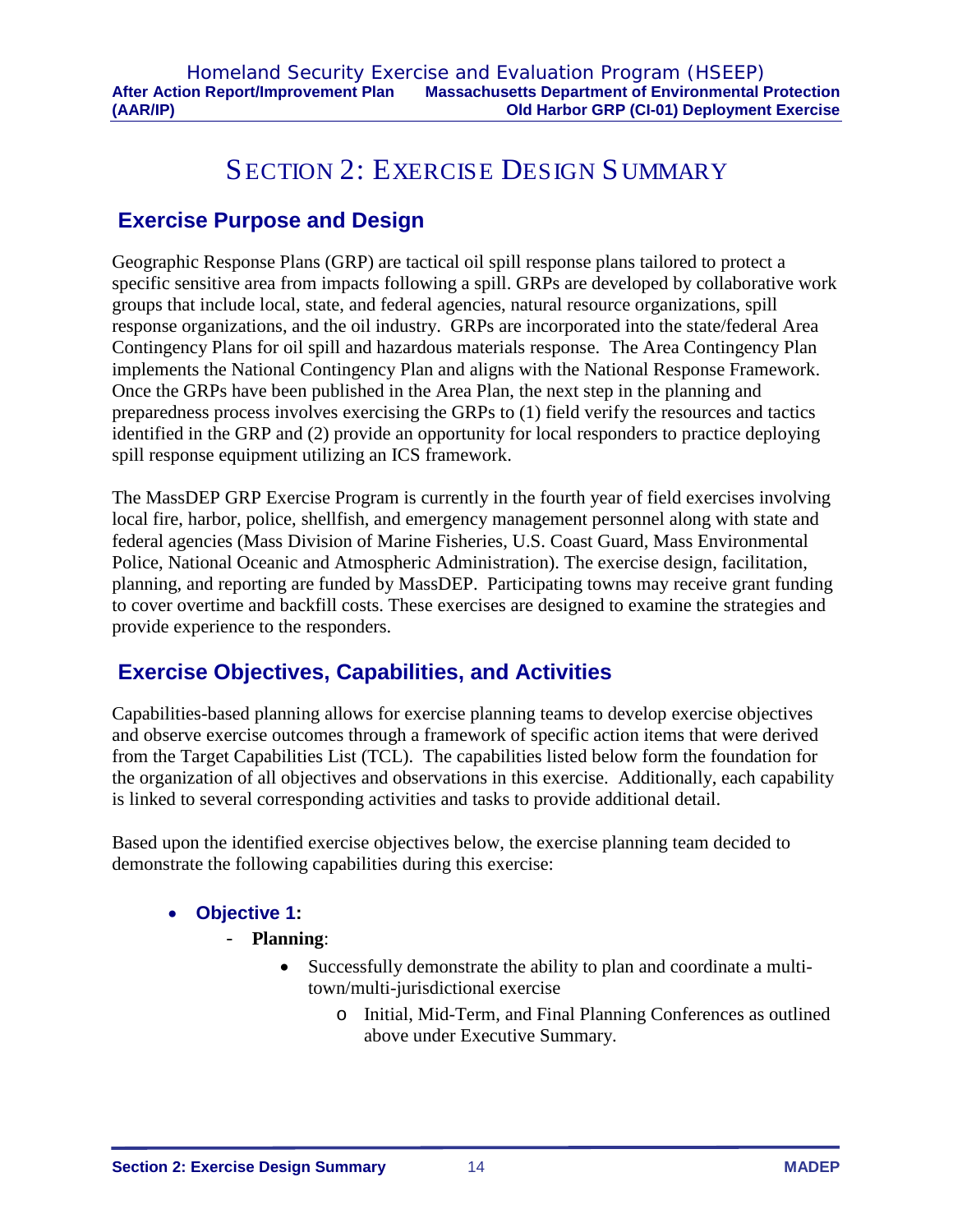#### • **Objective 2:**

- **Communications**:
	- Assign common operating frequency (800 Mhz) for Command and Operations;
	- Supply radios as needed to support interoperable communications; and
	- Communicate effectively during drill between shoreside/on-water responders, Operation Section Chief and IC.

#### • **Objective 3:**

- **Community Preparedness and Participation**:
	- Simulate incident; assign responders;
	- Develop IAP;
	- Use WebEOC to post incident updates;
	- Integrate Barnstable County Mobile Command vehicle;
	- Deploy boom; and
	- Demobilize boom.

### Scenario Summary

The scenario was a simulated oil spill in Old Harbor that migrates inland toward Old Harbor Creek. Local responders from the Sandwich Fire Department, the Bourne Fire Department, the Sandwich Department of Natural Resources, Bourne Department of Natural Resources, Barnstable County Department of Health and Environment and the Sandwich Harbormaster Department were directed by the IC (Sandwich FD Captain) to deploy tactic DV-02 from GRP CI-01 (Figure 1). The Exercise Design Team developed an Incident Action Plan (IAP), which was utilized during the exercise. A safety officer from the Sandwich Fire Department was assigned and after initial safety and operations briefings, the field responders transported, deployed, evaluated, demobilized, and stored the boom and anchors used in the exercise (See Figures 5-7). Use of a surrogate was discussed during the planning meetings, but due to the high (flood) tide, strong currents and the ineffectiveness of the tactic in these conditions, the IC, Operations Section Chief and exercise facilitators decided not to deploy the surrogate. Professional spill responders from Moran Environmental provided assistance and direction to the town responders. Personnel from Nuka Research and MassDEP acted as facilitators, providing direction, answering questions, and managing the exercise timetable.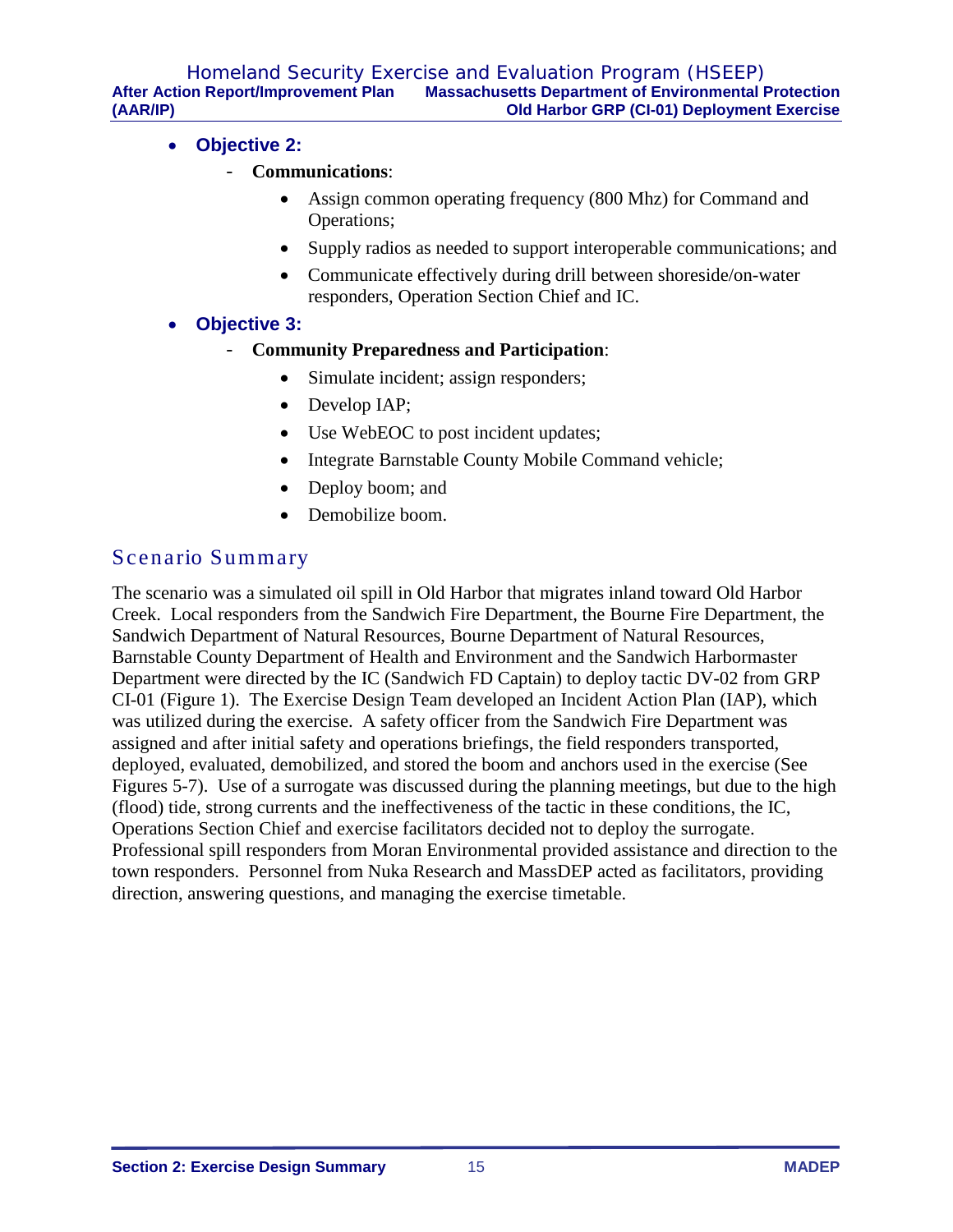

Figure 6. Deploying & Towing Initial Boom Segments from MassDEP Trailer

Photo courtesy of Nuka Research and Planning Group



Figure 7. Resetting Shoreside Anchor for West Leg of DV-02

Photo Courtesy of Nuka Research and Planning Group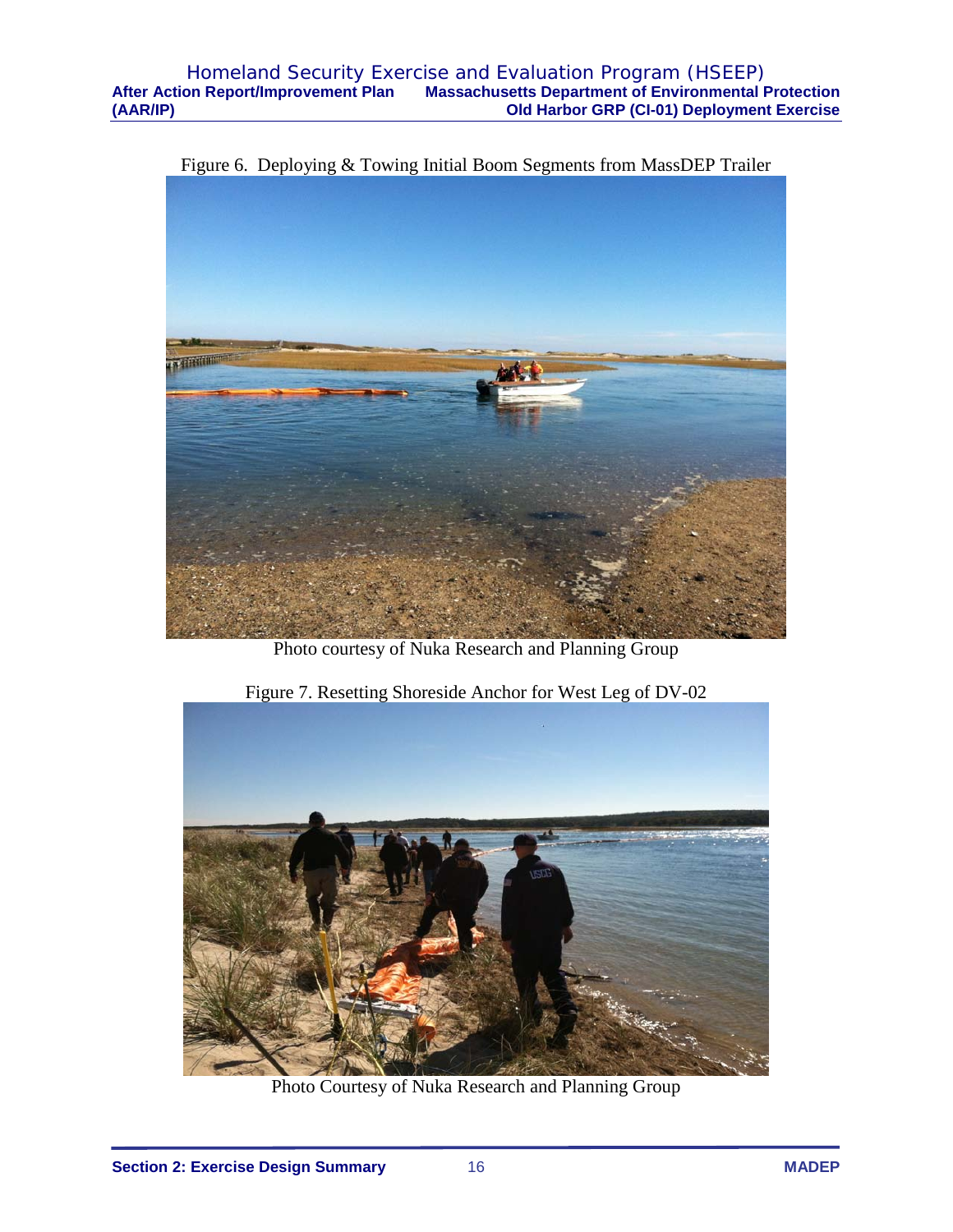#### Homeland Security Exercise and Evaluation Program (HSEEP) **After Action Report/Improvement Plan Massachusetts Department of Environmental Protection (AAR/IP) Old Harbor GRP (CI-01) Deployment Exercise**

Figure 8. Multiple Town Agencies Work Together to Deploy Oil Spill Containment Boom



Photo courtesy of Nuka Research and Planning Group

After the boom was loaded back in the trailer, there was a post-exercise 'hot wash,' during which participants were asked to share any insights learned during the exercise and/or any suggestions on modifications needed to successfully deploy the tactic. There was a group of observer/evaluators who observed part or all of the exercise and were asked to fill out evaluation forms online, or participate in the debriefing. The observers included representatives from the Coast Guard, Massachusetts Environmental Police, MassDEP, Massachusetts Audubon Society, the Association to Preserve Cape Cod, Barnstable County Department of Health and Environment and members of the Sandwich and Bourne Fire Departments without specific assignments.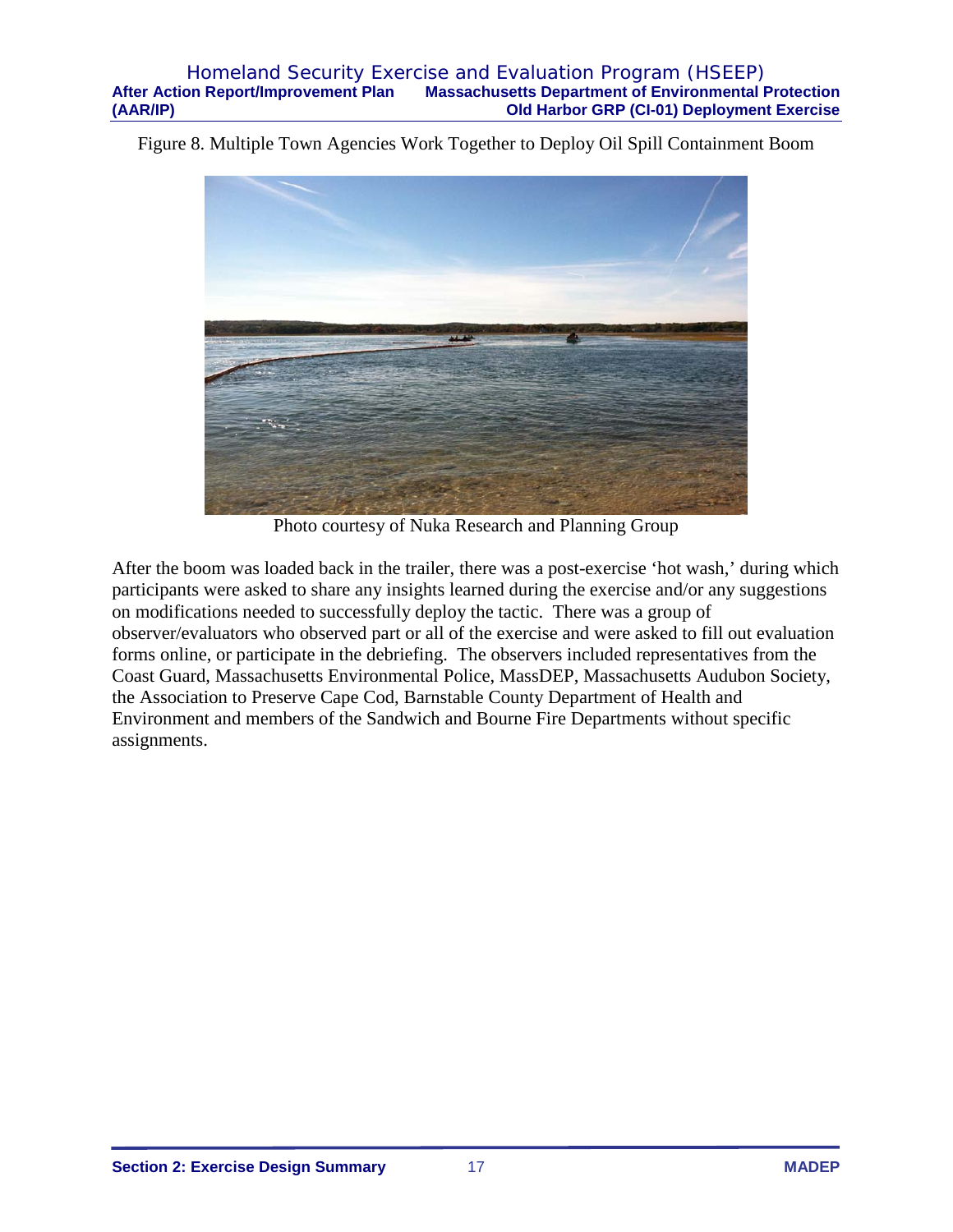### SECTION 3: ANALYSIS OF CAPABILITIES

This section of the report reviews the performance of the exercised capabilities, activities, and tasks. In this section, observations are organized by capability and associated activities. The capabilities linked to the exercise objectives of the Old Harbor GRP (CI-01) Deployment Exercise are listed below, followed by corresponding activities. Each activity is followed by related observations, which include references, analysis, and recommendations.

### **Capability 1: Planning**

**Capability Summary:** The Planning capability was implemented during pre-exercise planning conferences and during the functional exercise. The capability required Fire Chiefs and local officials from Sandwich and Bourne to identify objectives, select an exercise location, select a GRP tactic to be tested, and assign manpower, vessels, and other resources to support the exercise. Effective pre-planning led to a successful exercise.

Activity 1.1: Initial and Mid-Planning Conferences to discuss site selection, exercise objectives and other issues outlined above in the Executive Summary.

**Observation 1.1:** Strength: Representatives from all communities worked well together, offering suggestions and weighing the merit of each before accepting or rejecting them and providing alternatives.

#### **References: Homeland Security Exercise and Evaluation Program, Volume II, February 2007**

**Analysis:** Town-level objectives were well aligned and exercise design proceeded smoothly. All fire or harbor departments committed manpower and vessels to the exercise. There was agreement that the exercise should provide an opportunity for broad participation by as many local responders as possible.

**Recommendations:** Consider future joint oil spill response exercises, possibly involving other towns or agencies.

**Activity 1.2:** Mid-Term and Final Planning Conferences to assign manpower and equipment, work through exercise logistics, and additional activities outlined above in the Executive Summary.

**Observation 1.2:** Strength: All communities coordinated the integration of town equipment, vessels, and manpower with the addition of county assets. Task Forces were comprised of first responders from different towns and departments allowing for coordination among towns and agencies, and created a training environment that fostered mentoring between responders with varying levels of experience.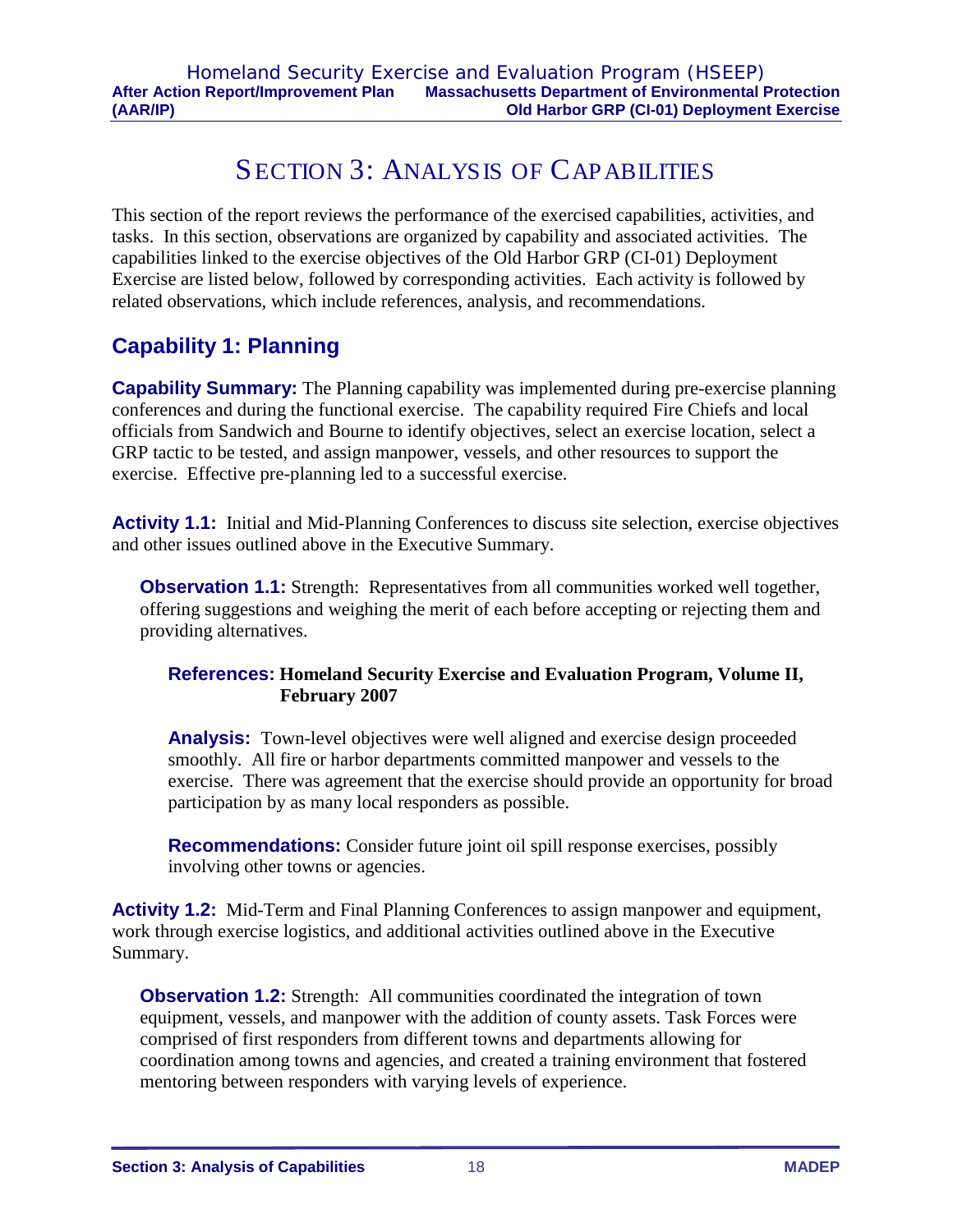#### **References: Homeland Security Exercise and Evaluation Program, Volume II, February 2007**

**Analysis:** Logistical pre-planning led to a smooth exercise. Each community supplied vessels, equipment and responders, providing an opportunity to work together in a task force setting with mixed crews from all towns.

**Recommendations:** Continue to periodically test GRPs and conduct exercises using spill response equipment and multi-jurisdictional approach.

### **Capability 2: Communications**

**Capability Summary:** On-water spill response operations require a common tactical communications capability so that responders from multiple agencies can work together safely and effectively on the water and shoreline, and so that the Incident Command can maintain situational awareness of tactical operations.

**Activity 2.1:** Assign Communications Channels:

• Command and Operations were assigned the same frequency (800 Mhz)

#### **Observation 2.1:**

Strength: In this exercise, command and operations shared the same frequency due to the personnel assigned, the operational environment and the lack of a common operating channel between the two towns. The exercise geographic proximity and the nature of the ICS structure made sharing the same frequency efficient and ensured timely communications between the IC, Operations Section Chief and vessels. Due to the lack of a common operating channel between the towns, handheld radios were issued from the Barnstable County Mobile Command Vehicle.

#### **References: Homeland Security Exercise and Evaluation Program, Volume II, February 2007, National Incident Management System**

**Analysis:** All participants maintained good radio discipline minimizing radio "chatter" and confining radio communications to essential information. This practice was evident throughout the exercise, during which Incident Command as well as exercise facilitators monitored radio communications and observed that while the responders communicated key information needed to deploy the boom, they did so quickly, succinctly, and without undue extraneous chatter.

**Recommendations:** Continue to observe good radio practices. While not feasible in this exercise, recommend that IC and Tactical Ops typically utilize separate channels. Towns frequently lack a common operating channel making distribution of handheld and portable radios necessary to ensure smooth communications in an exercise and necessary in an actual event. Early identification of these resources through town or county assets is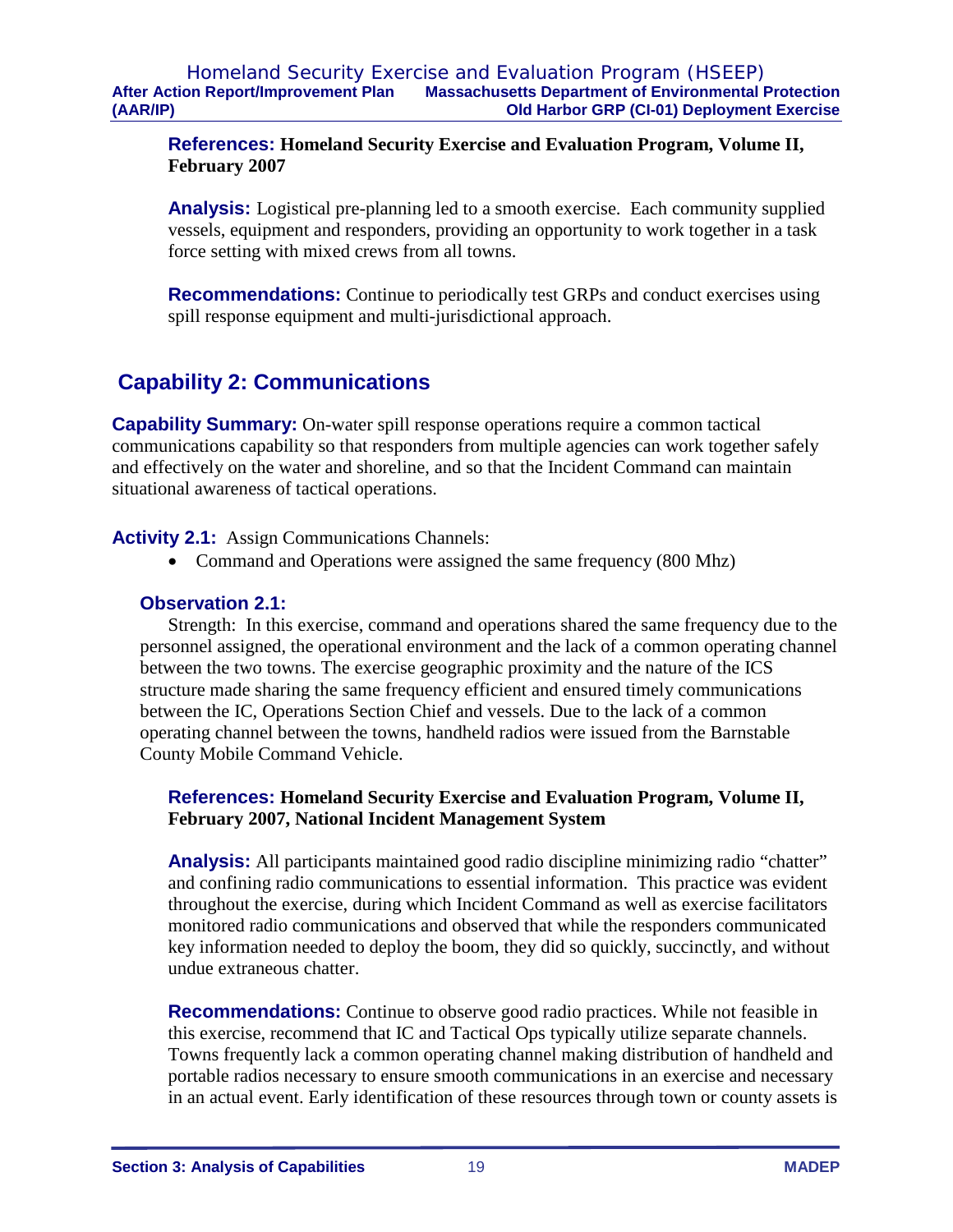essential.

Activity 2.2: Future exercises to reinforce good practices.

#### **Observation 2.2:**

Strength: The Barnstable County Department of Health and Environment participated in the exercise with a suite of communications capabilities including portable radios, wireless internet and WebEOC. Due to the lack of common operating channels between the towns, Barnstable County provided portable radios for the responders and Incident Command to use.

#### **References: Homeland Security Exercise and Evaluation Program, Volume II, February 2007, National Incident Management System**

**Analysis:** The assignment and tracking of radios for interoperable communications provided a workable solution to address the fact that both towns share tactical frequencies among their UHF radios. There were sufficient handheld radios available to ensure that all crews (vessel and shore) could communicate with the IC, Operations Chief, Safety Officer, and exercise facilitators.

**Recommendations:** Towns should continue to work together to develop shared communications channels for multi-town/multi-agency on-water incidents.

**Activity 2.3:** Communicate Effectively During Drill Between On-Water/Shoreside Responders and IC.

#### **Observation 2.3:**

Strength: Incident Command shared information concisely and clearly between responders on vessels and shoreside.

**References: Homeland Security Exercise and Evaluation Program, Volume II, February 2007, National Incident Management System**

**Analysis:** Common operational practices between the two fire departments and previous coordination helped to ensure that radio communications were streamlined and effective. Incident Command and Safety Officer maintained good situational awareness throughout the exercise.

#### **Recommendations:** N/A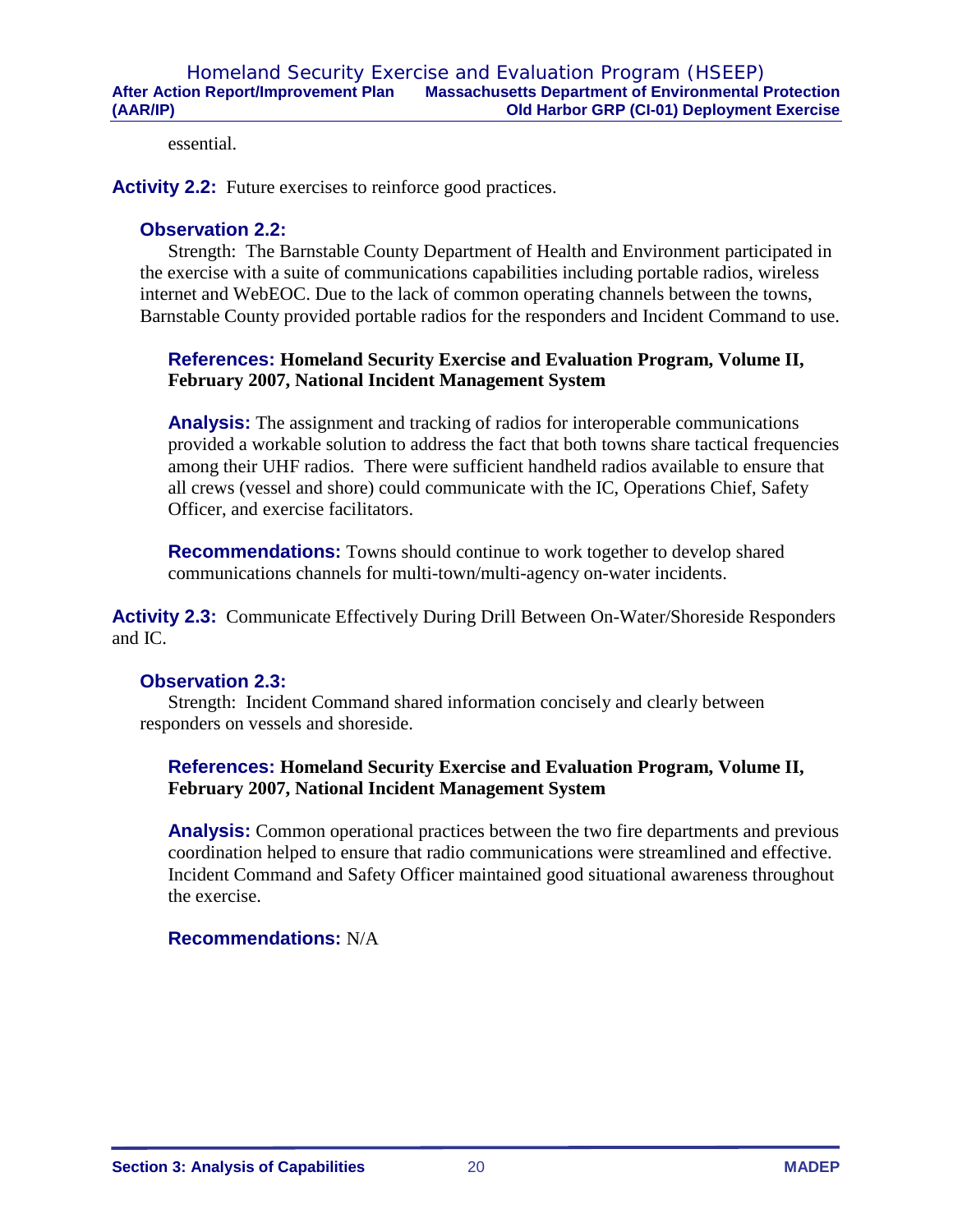### **Capability 3: Community Preparedness and Participation**

**Capability Summary:** MassDEP has developed a community-based oil spill response capacity throughout coastal regions of the state by providing oil spill response equipment trailers to local fire departments, developing GRPs (tactical plans to protect sensitive areas from oil spill impacts), and providing initial training to local first responders. This functional exercise provided a key link by allowing first responders from the communities of Sandwich and Bourne to work together in a task force setting to exercise their ability to deploy boom from a state spill response trailer during a mock oil spill. The community-based spill response program requires that towns be able to work together, since a major oil spill may require significant mutual aid and assistance. This field exercise provided a realistic scenario for the communities to work together to improve their spill response capacity.

#### **Activity 3.1:** Simulate Incident; Assign Responders

#### **Observation 3.1:**

Strength: Participants from both towns were assigned by the Incident Commander (IC) to on-water task forces. Task forces were intentionally configured to include participants from different towns and departments to promote inter-jurisdictional cooperation.

#### **References: Homeland Security Exercise and Evaluation Program, Volume II, February 2007, National Incident Management System, GRP NS-17**

**Analysis:** The process of assigning responders to various task forces provided an opportunity for the departmental leadership to consider the strengths and abilities of their responders for various spill response functions. The GRP provided a tactical plan that was ready for field implementation. Each team was comprised of responders from each participating community to promote interagency coordination. A Sandwich Fire Capt. acted as IC, the Bourne Fire Lt. acted as Operations Section Chief and the other Sandwich Fire Capt. acted as Safety Officer. This organization was very effective and worked well.

**Recommendations:** In this exercise, the assignment of a single Incident Commander and an Operations Sections Chief worked very effectively. Due to previous coordination and common operational practices, the coordination was seamless.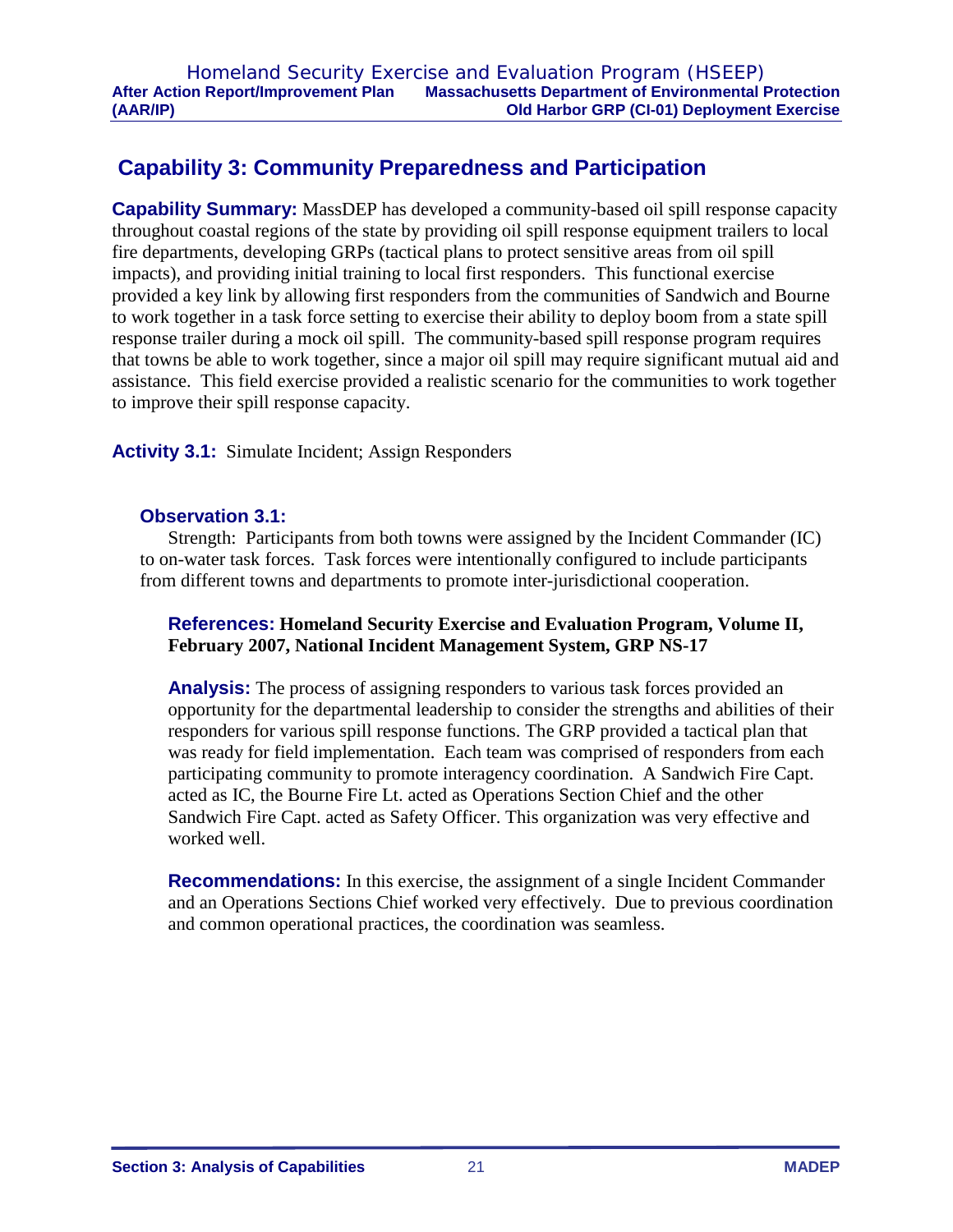#### Activity 3.2: Use WebEOC during exercise

#### **Observation 3.2:**

Strength: Computer and wireless hotspot was set up at staging site and local responder used these assets to access WebEOC and internet. The Barnstable County Mobile Command Vehicle was available as a shelter and gathering location.

#### **References: Homeland Security Exercise and Evaluation Program, Volume II, February 2007, National Incident Management System, NERAC Equipment Cache**

**Analysis:** The simulated oil spill gave the IC an opportunity to use WebEOC as a source of information and to post exercise updates. The Barnstable County Mobile Command Vehicle provided enough flexibility to provide communications ability and served as an additional location for shelter from the weather. The exercise afforded an opportunity for state, federal and local responders to appreciate the county assets. Although the wireless connectivity wasn't operating, members of Barnstable County were accessible to operate and post onto WebEOC.

**Recommendations:** The Fire Captains and Lieutenant would benefit from a tutorial in the basics of WebEOC, so that they may utilize and become familiar with it during training or in case of an actual event. Recommend utilizing county assets to the maximum extent practicable during all future MassDEP GRP exercises and training evolutions.

#### **Activity 3.3:** Deploy Boom

#### **Observation 3.3:**

Strength: Vessel and shore-based Task Forces worked well together to implement the booming tactic under challenging site conditions.

#### **References: Homeland Security Exercise and Evaluation Program, Volume II, February 2007, National Incident Management System, GRP NS-17**

**Analysis:** The primary objective of GRPs is to deploy boom ahead of an oil spill to prevent or reduce negative impacts to environmentally sensitive areas. Successful deployment of GRP booming tactics requires that the boom be effectively anchored and positioned so that it would divert, deflect, or exclude oil from the sensitive area. Four vessel crews and two shoreside teams were assembled to deploy the diversion boom configuration in Old Harbor. Vessel-based responders coordinated their activities towing, anchoring, and positioning boom and worked well together throughout. The IC, Ops Section Chief and facilitators decided to deploy only two legs of boom due to the shifting geography of the sand as compared to aerial images and the impending high tide. Due to the excessively high tide and strong current, the modified configuration was only partially deployed as it became evident that the tactic would not be effective in these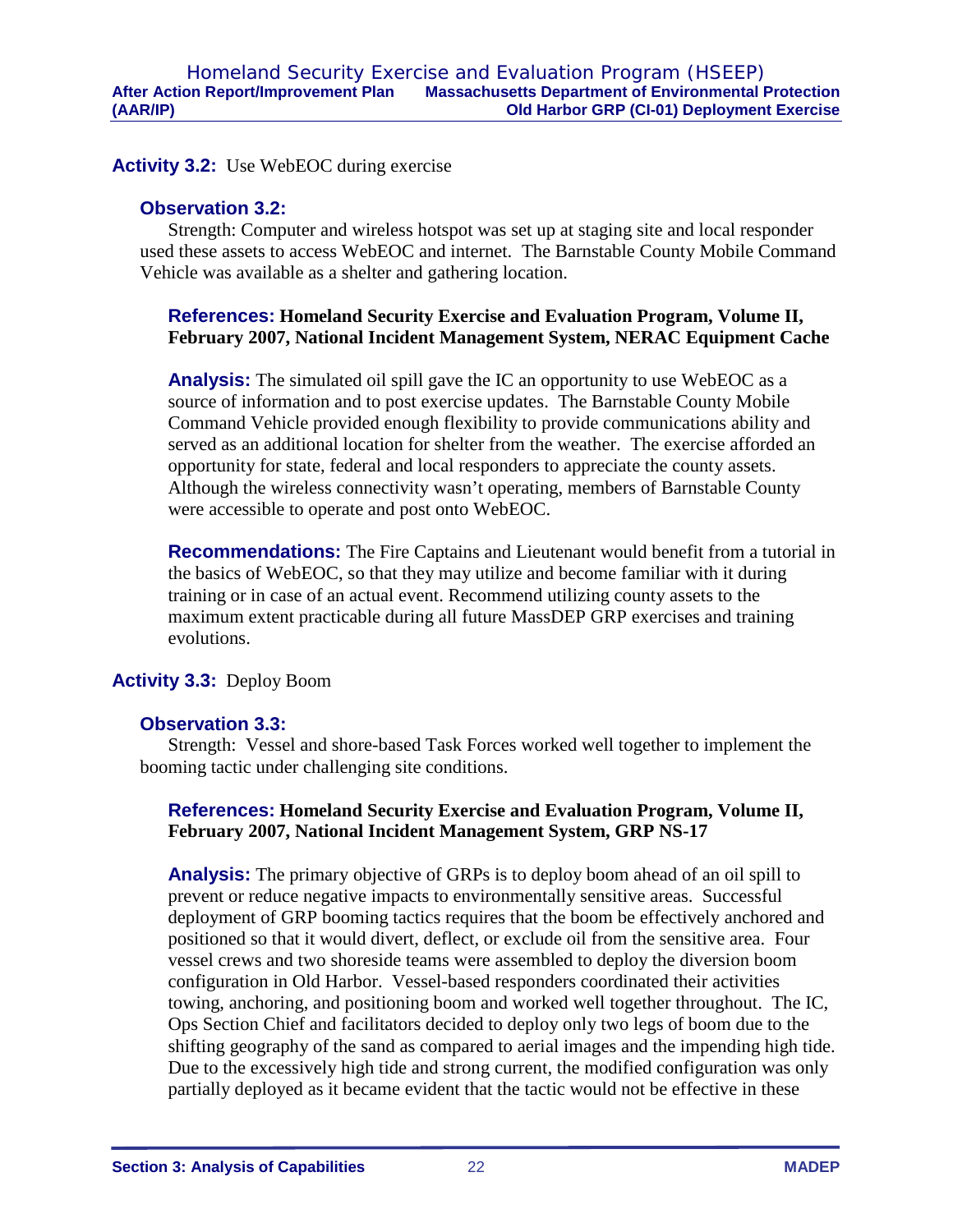conditions in Old Harbor. Participants discussed the option of deploying alternate tactics to completely divert the oil from Old Harbor and keep it in Cape Cod Bay. While the tactic was not fully deployed due to the remarkably high tide and current, this exercise nevertheless provided the opportunity to not only test the tactic and evaluate its effectiveness in this area but also gave local first responders a first-hand glimpse of the challenging aspects of employing booming tactics and strategies under adverse conditions.

**Recommendations:** Conduct future GRP deployment exercises to keep boom deployment skills current and to test GRP strategies at other locations. Improve boom deployment and tending skills by deploying existing GRPs that call for and incorporate boom arrays in different configurations and tending throughout the tide. Deployment of longer boom arrays and those that are relatively more complex (cascade arrays) should not be confused with towing longer sections of boom; a practice that is discouraged. For towing purposes, both due to the relatively small size of vessel used by local first responders, harbormasters and others, and due to relative lack of boom towing experience amongst first responders, it is recommended that towed boom segments be limited to 200 ft. Utilization of surrogate(s) to assess boom effectiveness should be incorporated as much as practicable in future exercises.

MassDEP will revisit and evaluate the booming strategy for Old Harbor and make recommendations for changing the GRP.

#### **Activity 3.4:** Demobilize Boom

#### **Observation 3.4:**

Strength: On water responders towed the boom to the boat ramp where participants who had previously been observing took on the role of rinsing and stowing the boom

#### **References: GRP CI-01**

**Analysis:** Demobilization of boom can be time-consuming and tedious. Responders worked well throughout this process, showing strong teamwork. Sandwich Fire provided an engine to support boom rinsing.

**Recommendations:** The same practice of towing shorter segments of boom should be followed for demobilization as it is for deployment. While demobilization during these types of exercises tends to take place at the end of sometimes very long training days, it is important to ensure that boom towing is done in a deliberate manner with good situational awareness, to avoid potential navigation safety issues. For exercises that approach 5 or more hours, providing lunch for participants may help to alleviate fatigue.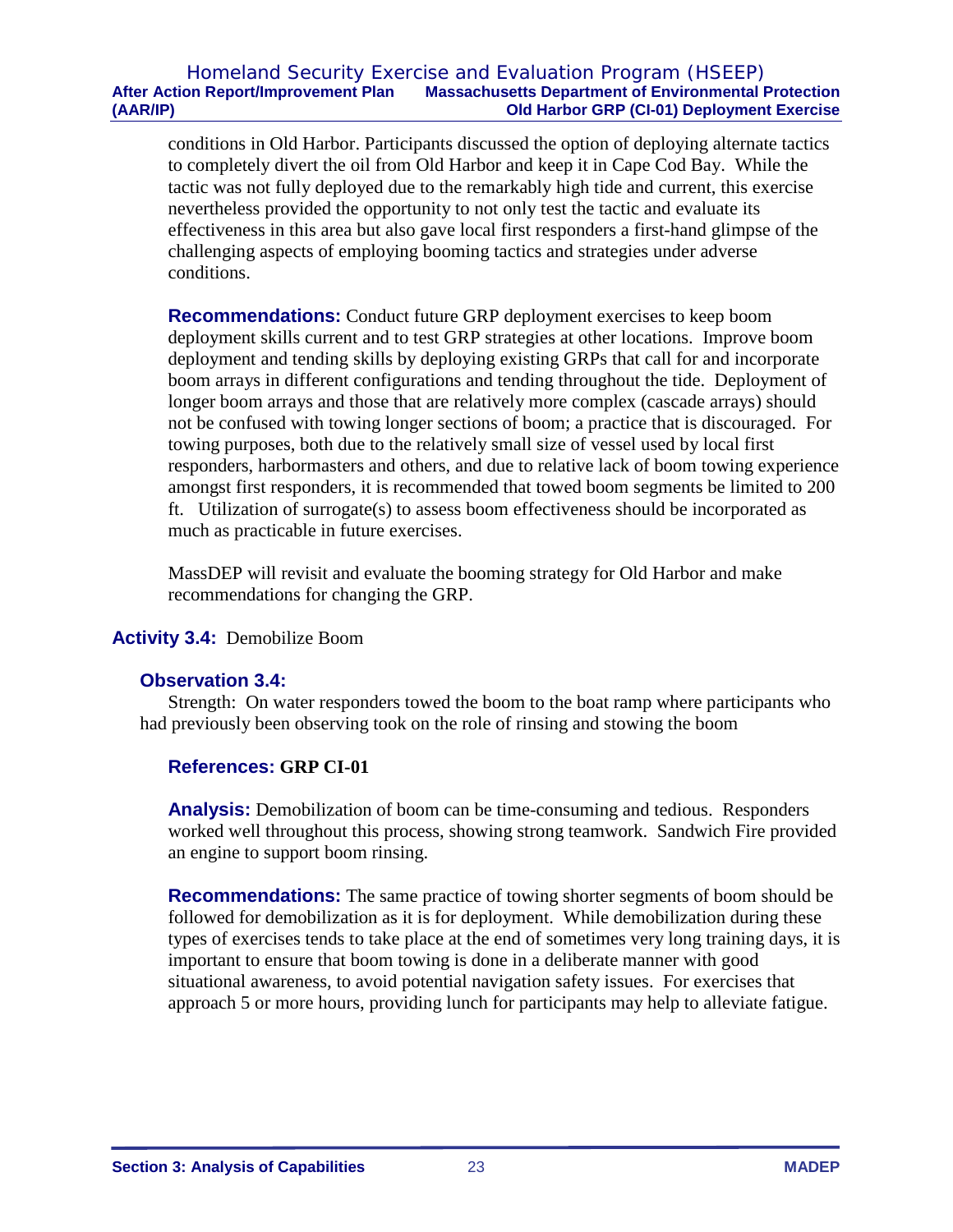### SECTION 4: CONCLUSION

This was a useful and successful exercise despite the fact that the GRP diversion tactic was not completely deployed as planned due to the extreme high tide and higher than normal current speed. Both communities worked together seamlessly. The boom deployment was accomplished quickly and safely although the high flood tide presented challenging site conditions. The staging area provided adequate space and the responders were able to effectively use available resources to support the deployment.

The group demonstrated the capability to assign participants to various roles, including Incident Commander, Operations Section Chief, Safety Officer, vessel-based and shore responders, task forces, and observers. Equipment from the Sandwich Oil Spill Response trailer was deployed from vessels provided by both communities, and participants became more familiar with deploying, setting, and demobilizing boom, anchors, and floats. The Incident Command communicated effectively and clearly with both vessel-based and shore-based responders, while the Barnstable County computer and wireless access to WebEOC supported other exercise documentation. Interagency communications were successful, using Barnstable County's handheld UHF radios and available tactical/ops channels.

Lessons learned from this exercise included but were not limited to:

- o Responders were able to work well in task force setting that mixed responders from both towns.
- o The Barnstable County assets supported real-time flow of information both in posting updates and receiving weather alerts but could have been better utilized.
- o Shorter boom segments are easier to tow for inexperienced personnel and in area marked with tight turns and shallow water.
- o This tactic (DV-02) is ineffective at very high tide levels (11ft) in Old Harbor. At low tide, vessels will be unable to deploy the boom due to insufficient water to launch vessels and equipment. The GRP should be re-evaluated in light of these conditions.
- o Due to the changing geography from the shifting sands in Old Harbor, it is necessary to survey the area, either by air or on water, prior to deploying resources, to effectively deploy this tactic in the future.
- o The Boardwalk parking lot is a good staging area/boat ramp.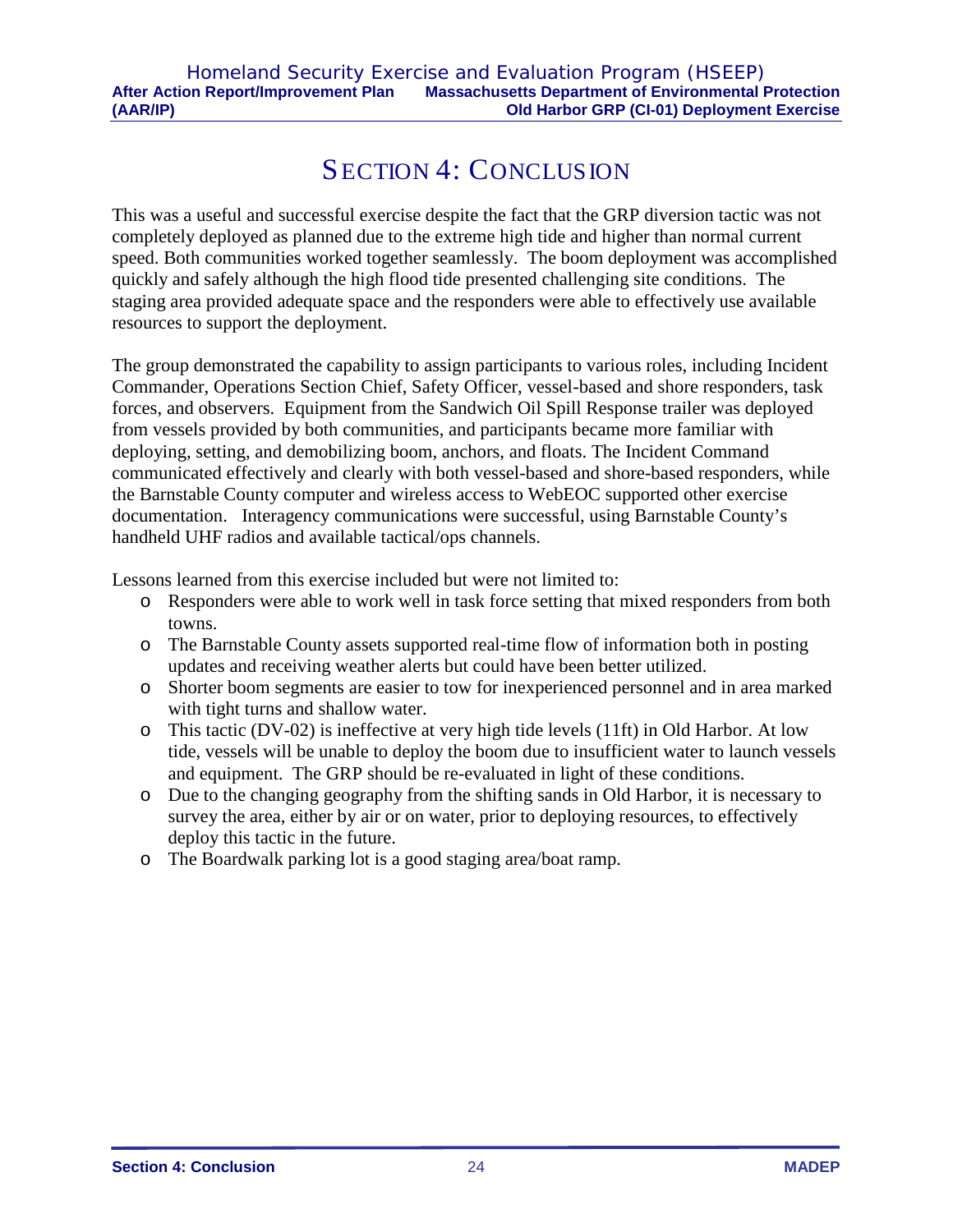### APPENDIX A: IMPROVEMENT PLAN

This IP has been developed specifically for Massachusetts, Barnstable County, as a result of the Massachusetts Department of Environmental Protection Old Harbor Geographic Response Plan Exercise conducted on October 17, 2012. These recommendations draw on both the After Action Report and the After Action Conference.

### **Improvement Plan Matrix**

| <b>Capability</b>                                               | <b>Observation</b><br><b>Title</b>                                                                                 | <b>Recommendation</b>                                                                                                               | <b>Corrective</b><br><b>Action</b><br><b>Description</b>                            | <b>Capability</b><br><b>Element</b>            | <b>Primary</b><br><b>Responsible</b><br><b>Agency</b> | <b>Agency</b><br><b>POC</b> |                 | Start Date Completion<br><b>Date</b> |
|-----------------------------------------------------------------|--------------------------------------------------------------------------------------------------------------------|-------------------------------------------------------------------------------------------------------------------------------------|-------------------------------------------------------------------------------------|------------------------------------------------|-------------------------------------------------------|-----------------------------|-----------------|--------------------------------------|
| Capability 2:<br>Communications                                 | 1. Towns<br>would<br>benefit from<br>further<br>cooperative<br>exercises<br>using<br>portable<br><b>UHF</b> radios | Continue to<br>2.1<br>observe good<br>radio practices<br>and utilize<br>separate<br>channels for IC<br>and Tactical<br>Ops.         | 2.1.1<br>Arrange<br>another<br>cooperative<br>exercise at a<br>different site       | Communications                                 | Sandwich<br>and<br><b>Bourne</b><br>Fire<br>Depts.    | <b>Fire Chiefs</b>          | October<br>2012 | October<br>2013                      |
| Capability 3:<br>Community<br>Preparedness<br>and Participation | Communities<br>would<br>benefit from<br>further<br>training in<br>WebEOC                                           | 3.2 Seek out<br>opportunities to<br>participate in<br>other exercises<br>and utilize<br>WebEOC to<br>continue to gain<br>experience | 3.1.1<br>Participate in<br>another<br>exercise and<br>volunteer to<br>use<br>WebEOC | Community<br>Preparedness<br>and Participation | Sandwich<br>and<br>Bourne<br>Fire<br>Depts.           | <b>Fire Chiefs</b>          | October<br>2012 | October<br>2013                      |

#### **Appendix A: Improvement Plan** 25 **MADEP**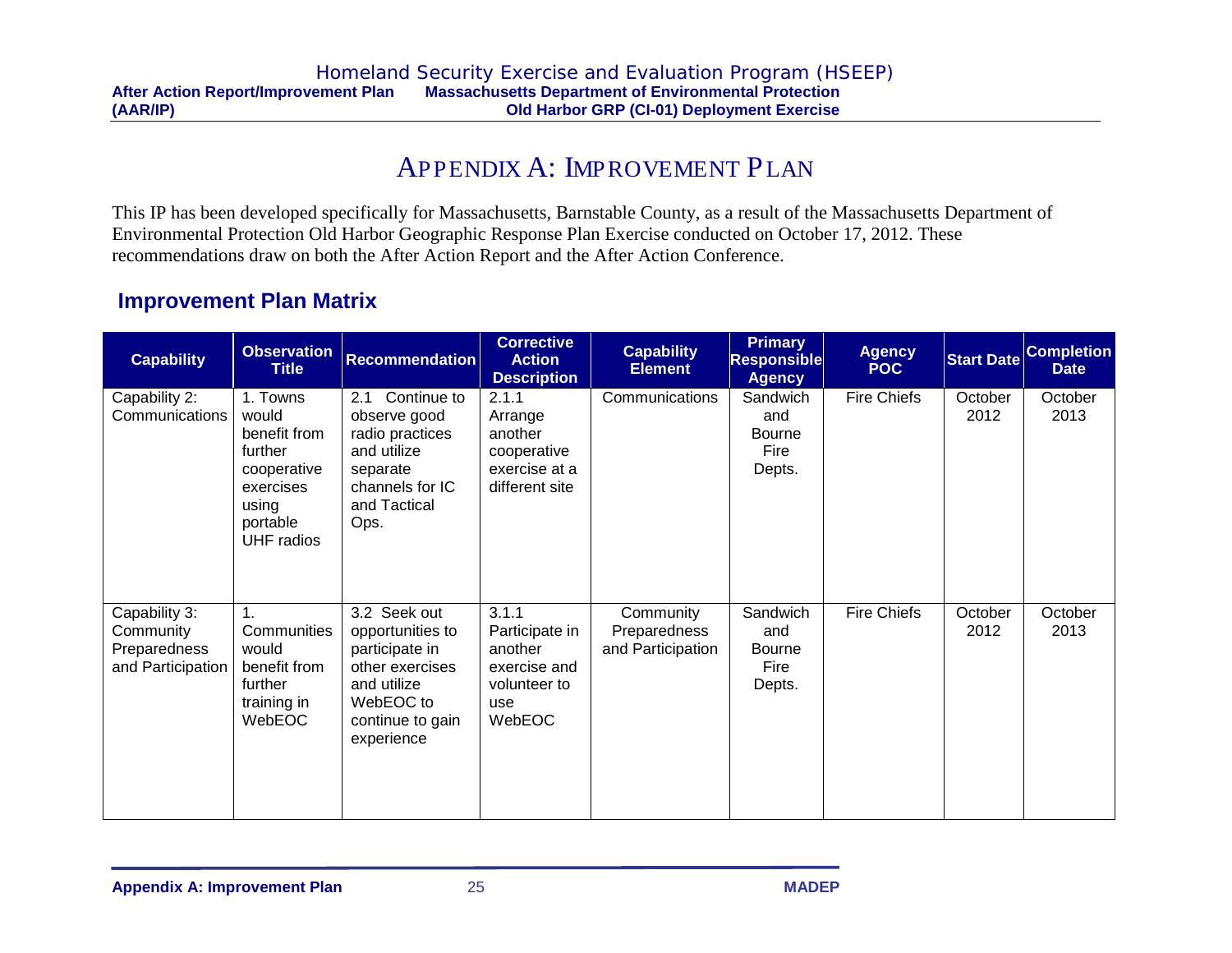Homeland Security Exercise and Evaluation Program (HSEEP)<br>After Action Report/Improvement Plan Massachusetts Department of Environmental Protection **After Action Report/Improvement Plan Massachusetts Department of Environmental Protection (AAR/IP) Old Harbor GRP (CI-01) Deployment Exercise**

| <b>Capability</b>                                               | <b>Observation</b><br><b>Title</b>                                    | <b>Recommendation</b>                                              | <b>Corrective</b><br><b>Action</b><br><b>Description</b>                                                       | <b>Capability</b><br><b>Element</b>            | <b>Primary</b><br><b>Responsible</b><br><b>Agency</b> | <b>Agency</b><br><b>POC</b>  | <b>Start Date</b> | <b>Completion</b><br><b>Date</b> |
|-----------------------------------------------------------------|-----------------------------------------------------------------------|--------------------------------------------------------------------|----------------------------------------------------------------------------------------------------------------|------------------------------------------------|-------------------------------------------------------|------------------------------|-------------------|----------------------------------|
| Capability 3:<br>Community<br>Preparedness<br>and Participation | 1. Vessel<br>and shore-<br>based task<br>forces work<br>well together | 3.3 MassDEP<br>further evaluate<br>the tactic for<br>change to GRP | 3.3.1<br>Participate in<br>additional<br>testing of<br>tactic and/or<br>conduct site<br>surveys at<br>location | Community<br>Preparedness<br>and Participation | MassDEP                                               | <b>DEP</b><br>representative | October<br>2012   | October<br>2013                  |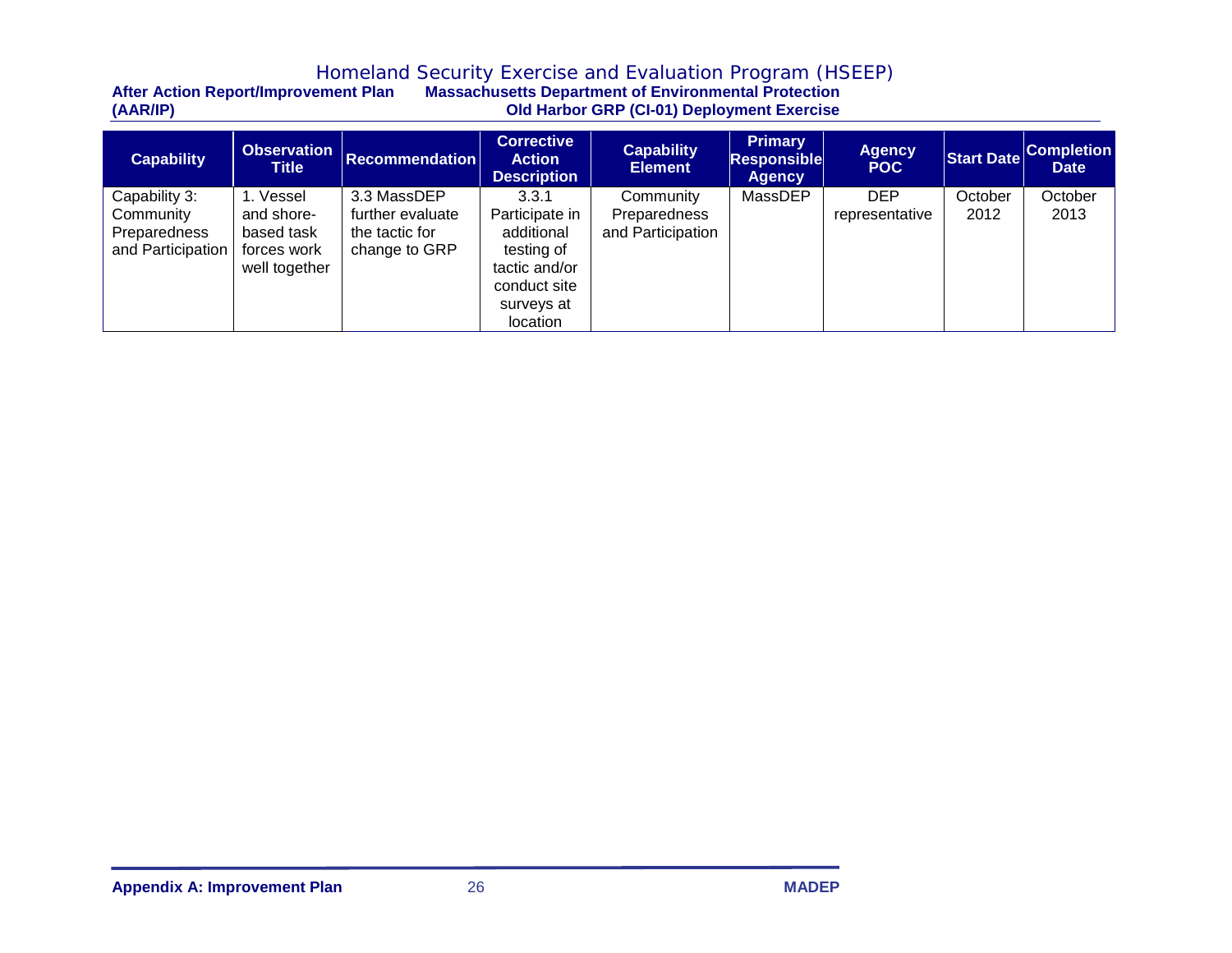**After Action Report/Improvement Plan Massachusetts Department of Environmental Protection (AAR/IP) Old Harbor GRP (CI-01) Deployment Exercise**

This page is intentionally blank.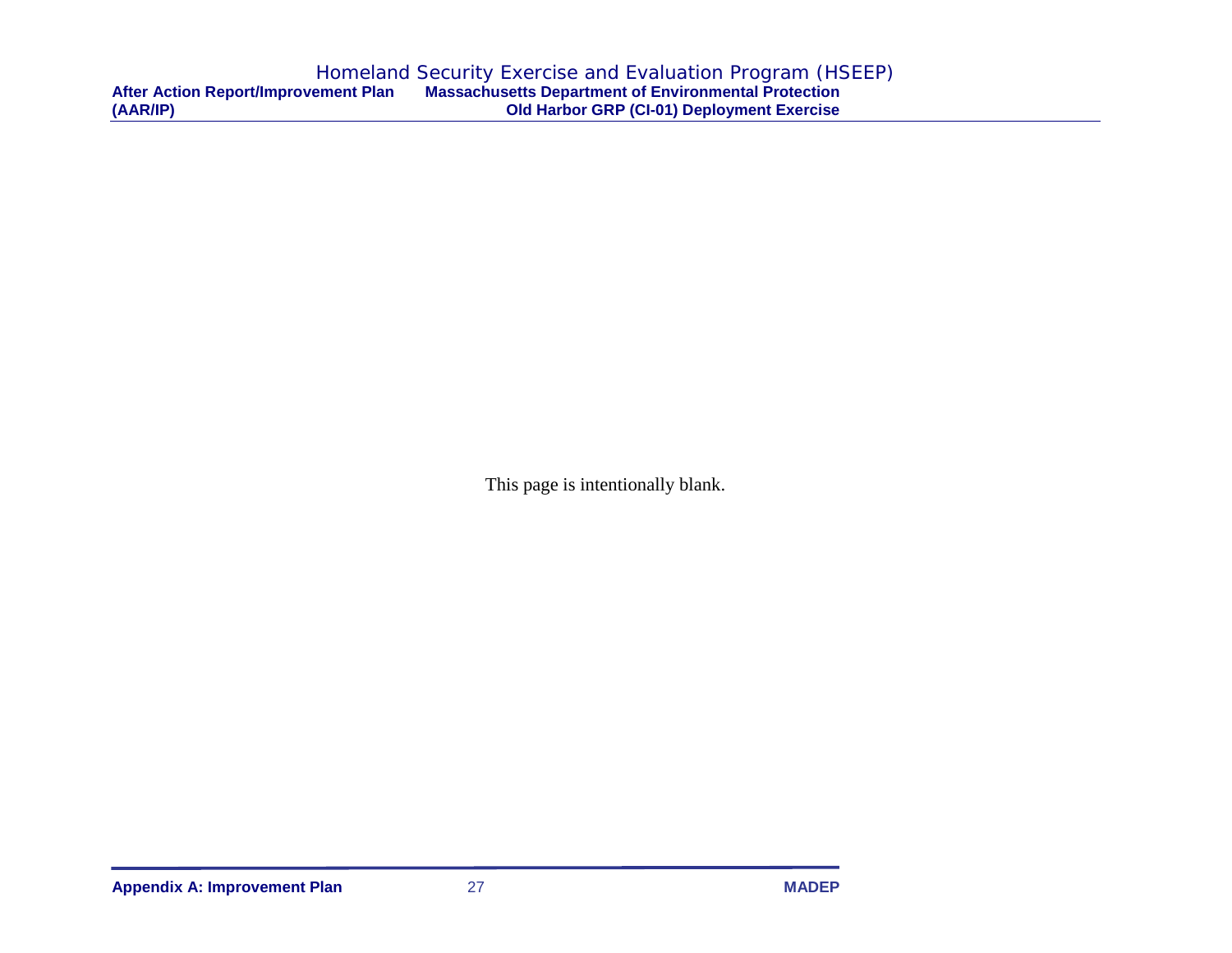### APPENDIX B: LESSONS LEARNED

While the After Action Report/Improvement Plan includes recommendations which support development of specific post-exercise corrective actions, exercises may also reveal lessons learned which can be shared with the broader homeland security audience. The Department of Homeland Security (DHS) maintains the *Lessons Learned Information Sharing* (LLIS.gov) system as a means of sharing post-exercise lessons learned with the emergency response community. This appendix provides jurisdictions and organizations with an opportunity to nominate lessons learned from exercises for sharing on *LLIS.gov*.

For reference, the following are the categories and definitions used in LLIS.gov:

- **Lesson Learned:** Knowledge and experience, positive or negative, derived from actual incidents, such as the 9/11 attacks and Hurricane Katrina, as well as those derived from observations and historical study of operations, training, and exercises.
- **Best Practices:** Exemplary, peer-validated techniques, procedures, good ideas, or solutions that work and are solidly grounded in actual operations, training, and exercise experience.
- **Good Stories:** Exemplary, but non-peer-validated, initiatives (implemented by various jurisdictions) that have shown success in their specific environments and that may provide useful information to other communities and organizations.
- **Practice Note:** A brief description of innovative practices, procedures, methods, programs, or tactics that an organization uses to adapt to changing conditions or to overcome an obstacle or challenge.

### **Exercise Lessons Learned**

The entire MA DEP GRP development and testing program should be considered a best practice as it provides a model for other states to follow. This program is unlike any other in the country in that it provides a comprehensive method to:

- Develop and test Geographic Response Plans for oil spills
- Train first responders on boom deployment basics as well as specific GRP tactics

Additionally, MADEP:

- Provides equipment in the form of pre-positioned and fully stocked pollution response trailers that are assigned to select Massachusetts coastal communities
- Provides long-term maintenance and support of the equipment via a maintenance and equipment replacement program

This program has proven highly successful and garnered praise from the international community. In 2011, MADEP and Nuka Research and Planning Group, (the contractor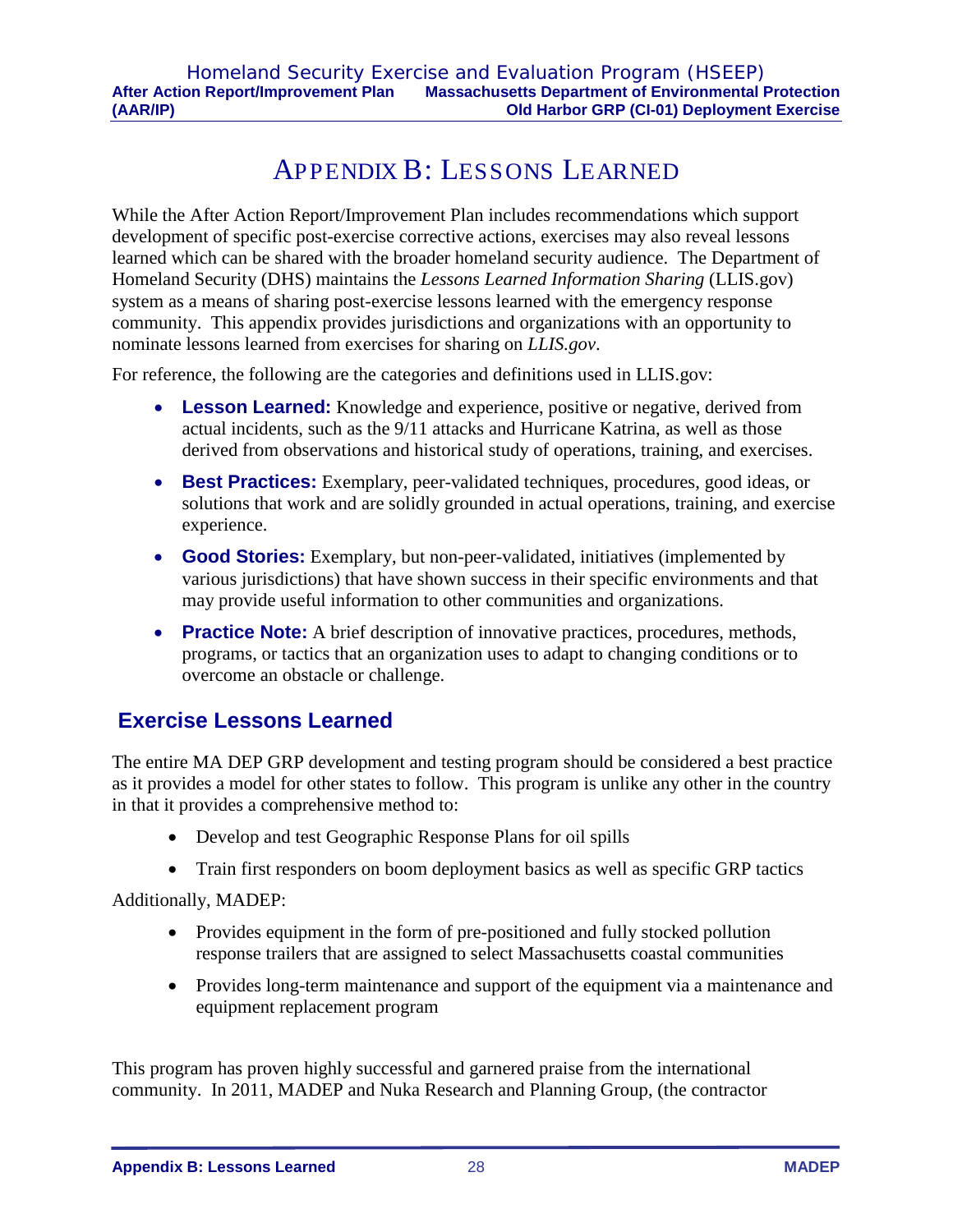#### Homeland Security Exercise and Evaluation Program (HSEEP) **After Action Report/Improvement Plan Massachusetts Department of Environmental Protection (AAR/IP) Old Harbor GRP (CI-01) Deployment Exercise**

overseeing the project) submitted a white paper (later approved and entered as a poster) at the International Oil Spill Conference in Portland, OR in 2011. The poster was entitled "Approaches to Development and Testing of Geographic Response Plans in Massachusetts and Rhode Island" and won first place in the Preparedness category.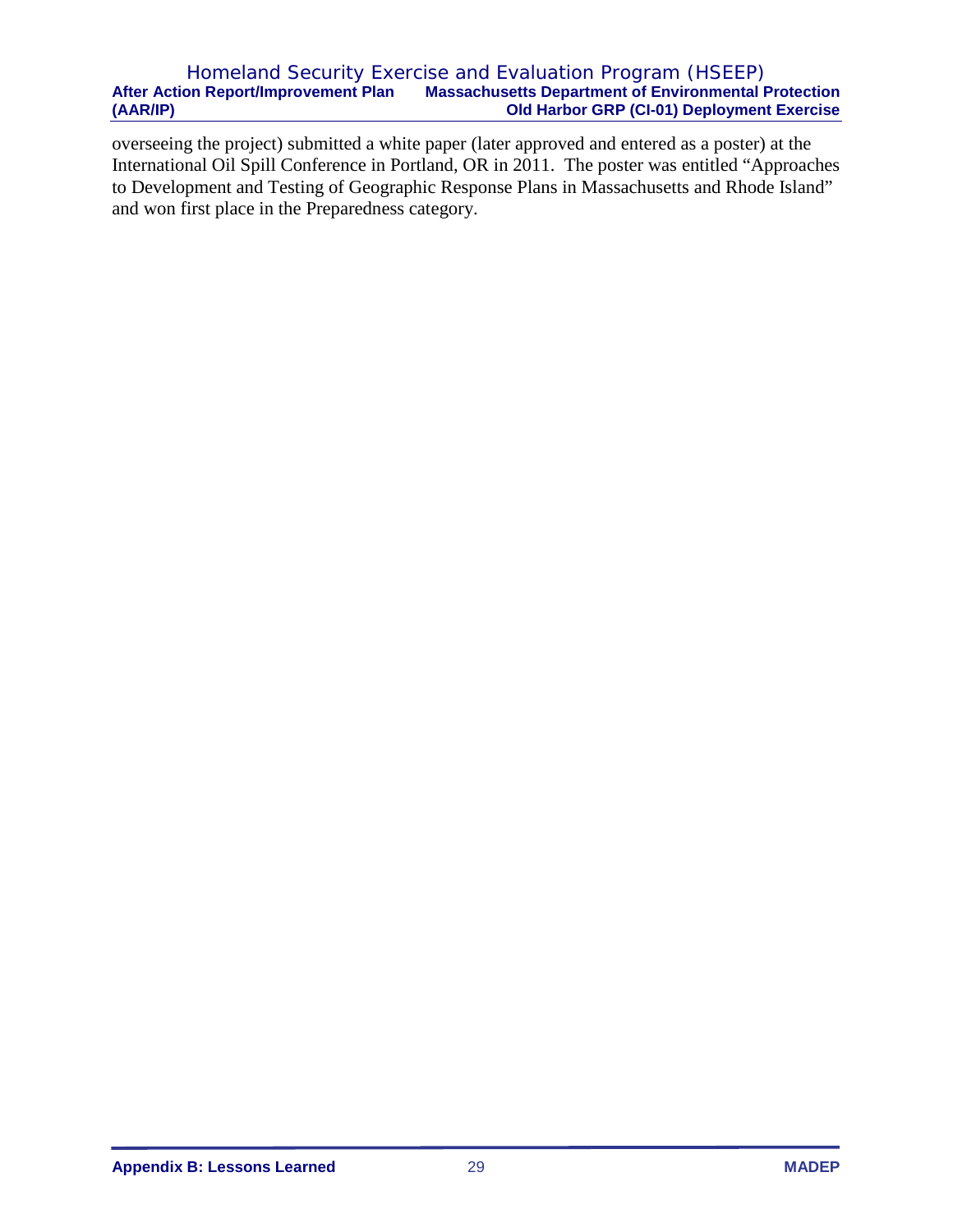## APPENDIX C: EXERCISE EVALUATION FORM

| <b>GRP/Oil Spill Response Trailer Training Evaluation Form</b>                                                                                                                                                                                                                                                        |                                                  |                                |             |  |  |
|-----------------------------------------------------------------------------------------------------------------------------------------------------------------------------------------------------------------------------------------------------------------------------------------------------------------------|--------------------------------------------------|--------------------------------|-------------|--|--|
| Old Harbor, Sandwich                                                                                                                                                                                                                                                                                                  |                                                  | Test date: 10/17/12            |             |  |  |
| Instructions to Evaluators: Complete this form based on your observations of the<br>GRP exercise.                                                                                                                                                                                                                     |                                                  |                                |             |  |  |
| <b>Field Training Portion</b>                                                                                                                                                                                                                                                                                         |                                                  |                                |             |  |  |
| <b>Evaluator Name:</b>                                                                                                                                                                                                                                                                                                |                                                  | <b>Evaluator Organization:</b> |             |  |  |
| What was your role in exercise? (responder, observer, facilitator, etc.)                                                                                                                                                                                                                                              |                                                  |                                |             |  |  |
| What was your level of spill response experience prior to this exercise?                                                                                                                                                                                                                                              |                                                  |                                |             |  |  |
| <b>NONE</b><br>TRAINING ONLY                                                                                                                                                                                                                                                                                          | SOME SPILL RESPONSE                              | A LOT                          |             |  |  |
| Please check a box to respond to the following.                                                                                                                                                                                                                                                                       |                                                  | <b>YES</b>                     | <b>NO</b>   |  |  |
| 1. I feel more prepared to deploy GRPs now<br>than I did prior to this exercise.                                                                                                                                                                                                                                      |                                                  |                                |             |  |  |
| 2. I have a better understanding of deploying<br>spill response tactics than I did prior to this                                                                                                                                                                                                                      |                                                  |                                |             |  |  |
| exercise.                                                                                                                                                                                                                                                                                                             |                                                  |                                |             |  |  |
| at other sites.                                                                                                                                                                                                                                                                                                       | 3. I would participate in future GRP deployments |                                |             |  |  |
| 4. The field objectives were clearly explained<br>and the deployment exercise met the objectives.                                                                                                                                                                                                                     |                                                  |                                |             |  |  |
| 5. The exercise was conducted safely.                                                                                                                                                                                                                                                                                 |                                                  |                                |             |  |  |
| Based on your experience today, would you feel comfortable setting a similar<br>boom array during an actual incident?                                                                                                                                                                                                 |                                                  |                                |             |  |  |
| NOT AT ALL<br>A LITTLE                                                                                                                                                                                                                                                                                                | MODERATELY                                       |                                | <b>VERY</b> |  |  |
| Please evaluate how well the parking lot at Boardwalk Rd. worked for<br>deploying and demobilizing boom from the trailer for this deployment:<br>Ideal staging area for boom for this tactic.<br>Sufficient as a staging area for boom for this tactic.<br>Not sufficient as a staging area for boom for this tactic. |                                                  |                                |             |  |  |
| Did the GRP document (map diagram) provide clear direction as to how and<br>where to deploy the boom? If not, please identify problems & suggest<br>improvements.                                                                                                                                                     |                                                  |                                |             |  |  |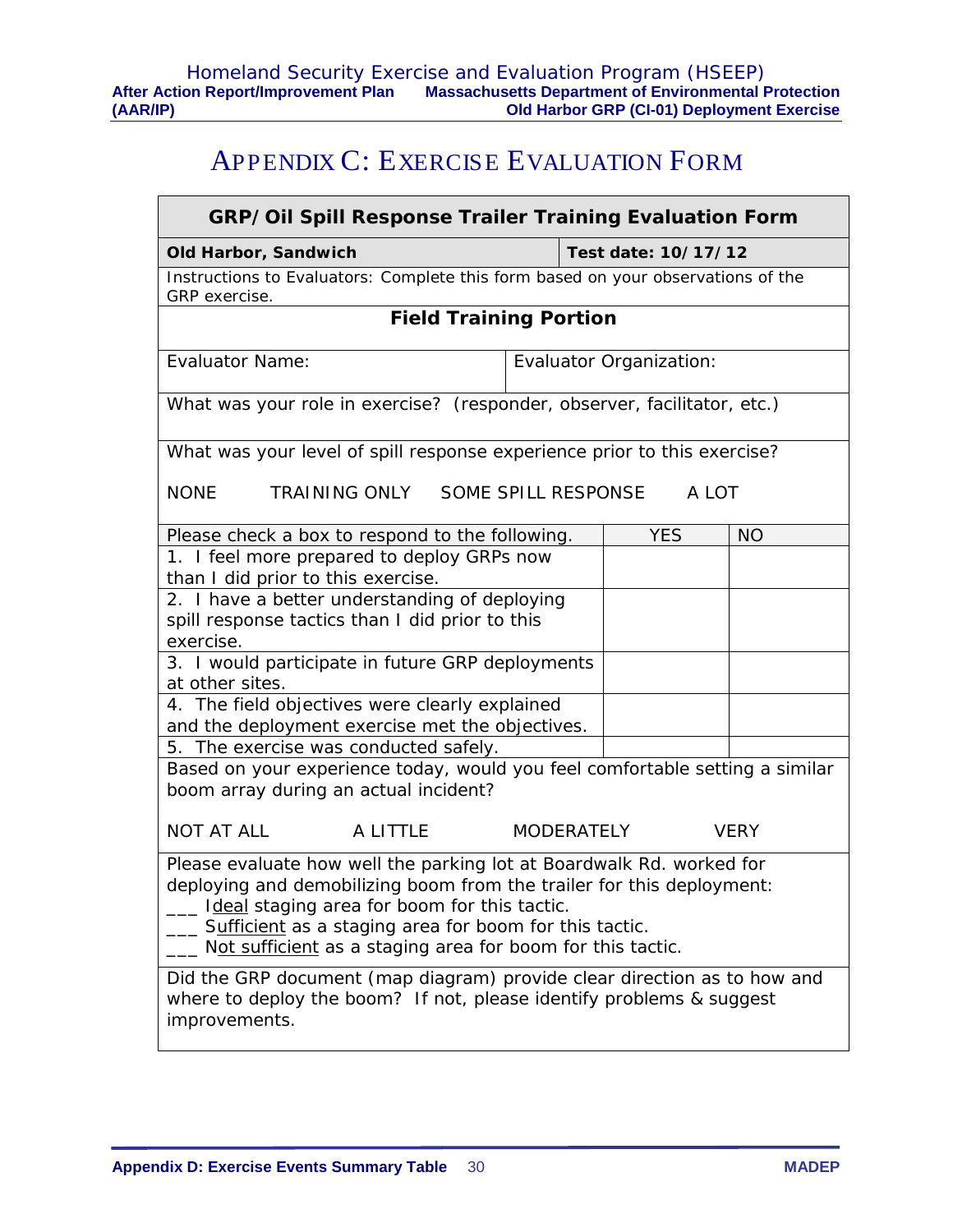|                                                                                     | Yes  | <b>No</b> |
|-------------------------------------------------------------------------------------|------|-----------|
| <b>Prior Oil Spill Experience</b>                                                   | 80%  | 20%       |
| <b>More Prepared after</b><br><b>Exercise</b>                                       | 100% | 0%        |
| <b>Better Understanding of</b><br><b>Deploying Spill Response</b><br><b>Tactics</b> | 100% | 0%        |
| <b>Participate in Future GRP</b><br><b>Deployments</b>                              | 100% | 0%        |
| <b>Field Objectives Clearly</b><br><b>Explained and/or Met</b>                      | 80%  | 20%       |



**10 Respondents**





**Appendix D: Exercise Events Summary Table** 31 **MADEP**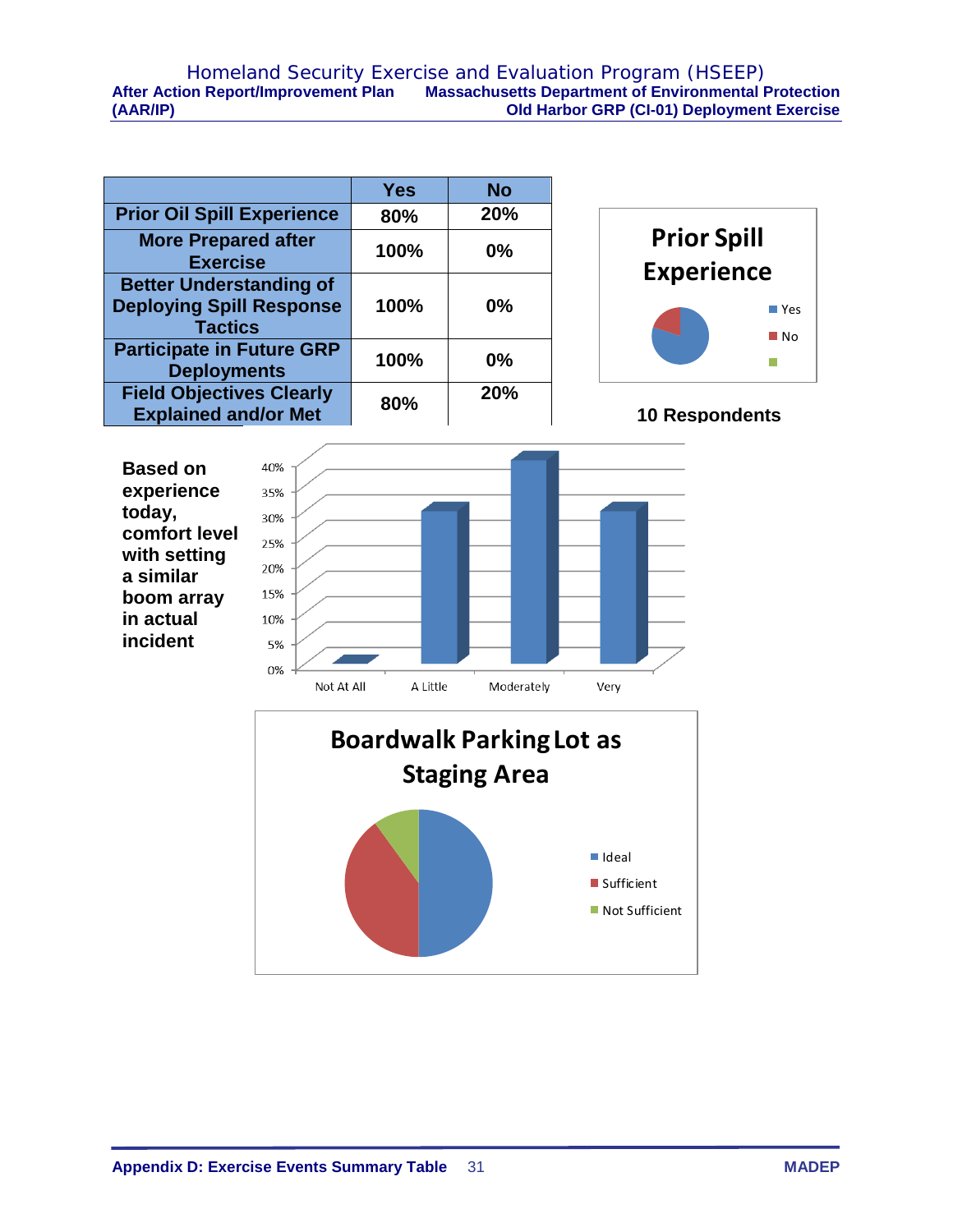### APPENDIX D: EXERCISE EVENTS SUMMARY TABLE

### **Schedule of Events**

| <b>Time</b> | Event                                                                   | Location/Details                                                                                                                                                                                                 |
|-------------|-------------------------------------------------------------------------|------------------------------------------------------------------------------------------------------------------------------------------------------------------------------------------------------------------|
| 9:00        | Meet for briefing and<br>review                                         | Boardwalk parking lot. Will present<br>scenario, assign personnel, review<br>protective booming and equipment, and<br>develop an Operational Plan and Comms<br>Plan. Brief on endangered species in the<br>area. |
| 10:00       | Group trailer review                                                    | Boardwalk parking lot. Review of<br>equipment in Sandwich trailer.                                                                                                                                               |
| 10:30       | Safety briefing and<br>assignment review.                               | Safety Officer will give a safety briefing<br>and ICs review responder assignments.                                                                                                                              |
| 11:00       | Deploy DV-02. Leave<br>boom in place to<br>evaluate anchor<br>holding   | Load boom to vessels from trailer at boat<br>ramp. Responders will deploy boom as<br>drawn in plan. Other task forces and<br>observers/evaluators will watch from<br>shore.                                      |
| 11:45       | Re-locate anchor for<br>west leg.                                       | Responders re-located the anchor for the<br>west leg to adjust for strong currents.                                                                                                                              |
| 12:30       | Evaluate portion of<br>DV-02 that<br>responders were able<br>to deploy. | Responders and facilitators will evaluate<br>and adapt tactic as necessary. Responders<br>were unable to fully deploy DV-02 due to<br>the strong currents and under-powered<br>vessels for the conditions.       |
| 12:35       | Demobilize DV-02.                                                       | Release anchor and tow back to shore.                                                                                                                                                                            |
| 1:30        | Debrief                                                                 | Reconvene at the Boardwalk parking lot for<br>debrief.                                                                                                                                                           |
| 2:00        | Adjourn                                                                 |                                                                                                                                                                                                                  |
|             | Tides (Cape Cod Bay) October 17                                         |                                                                                                                                                                                                                  |

|      | $11903$ (Uapc UOG Day) October 17 |      |         |        |           |       |     |
|------|-----------------------------------|------|---------|--------|-----------|-------|-----|
| High |                                   | ∟OW  |         | High ^ |           |       | ∟OW |
|      | $10.0$ ft                         | 6:43 | -.59 ft | 12:56  | $\cap$ ft | 19:18 |     |